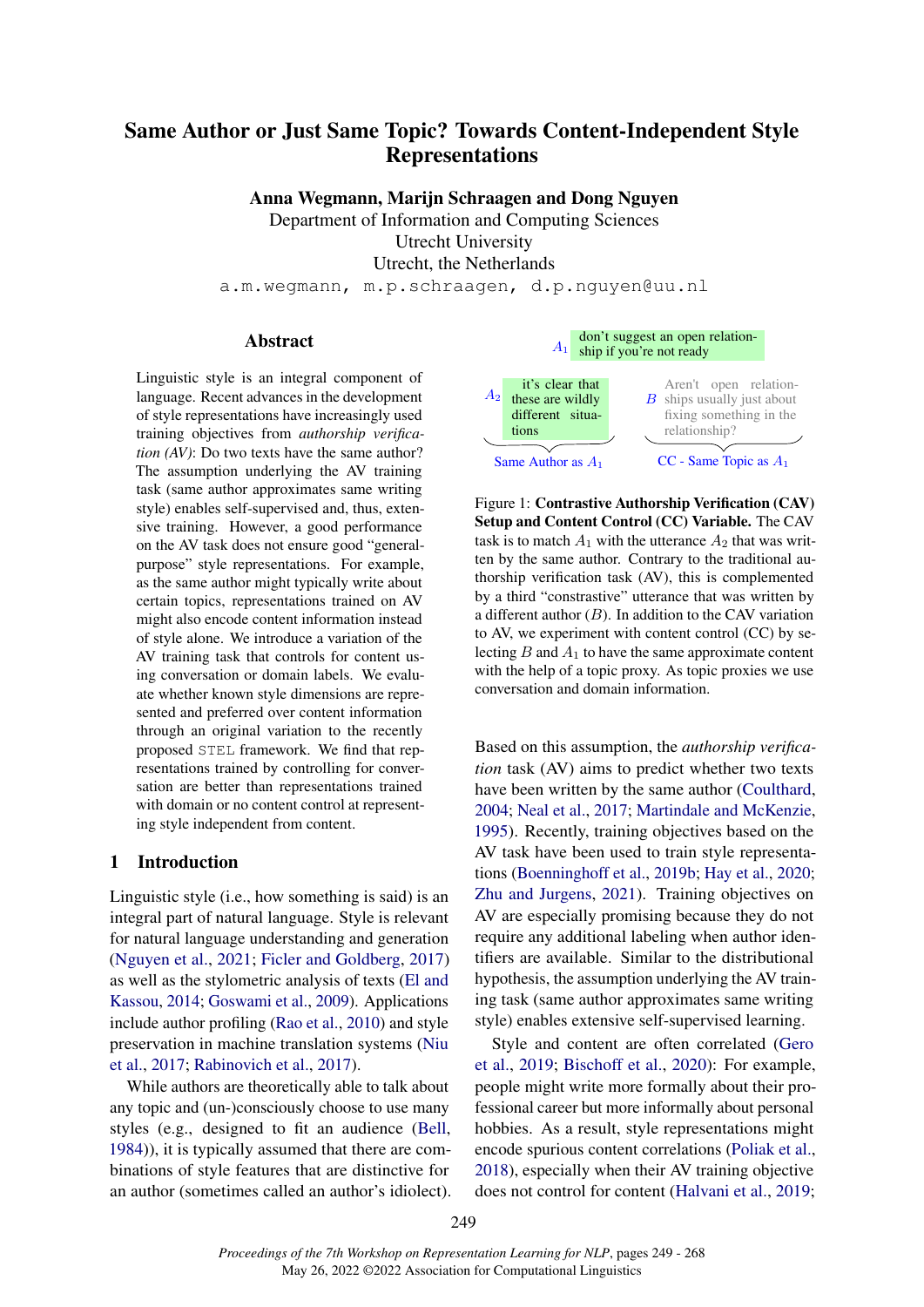[Sundararajan and Woodard,](#page-11-3) [2018\)](#page-11-3). Current style representation learning methods either use no or only limited control for content [\(Hay et al.,](#page-10-5) [2020\)](#page-10-5) or use domain labels to approximate topic [\(Boen](#page-9-6)[ninghoff et al.,](#page-9-6) [2019a\)](#page-9-6). [Zhu and Jurgens](#page-12-0) [\(2021\)](#page-12-0) work with 24 domain labels (here: product categories) for more than 100k Amazon reviews to improve generalizability. However, using a small set of labels might be too coarse-grained to fully represent and thus control for content. In this paper, we use "content" and "topic" to refer to different concepts. We assume same content (fulfilled if two utterances are paraphrases of each other) implies same topic (e.g., two utterances that discuss personal hobbies), while same topic does not necessarily imply same content.

Approach. We introduce two independent variations to the AV task (see Figure [1\)](#page-0-0): adding a contrastive sentence (CAV setup) and addressing content correlation with a topic proxy (CC). We train several siamese BERT-based neural networks [\(Reimers and Gurevych,](#page-11-4) [2019\)](#page-11-4) to compare style representations learned with the new variations to the AV task. We train on utterances from the platform Reddit but our approach could be applied to any other conversation dataset as well. While previous work mostly aimed for learning representations that represent an author's individual style [\(Boenninghoff et al.,](#page-9-4) [2019b;](#page-9-4) [Hay et al.,](#page-10-5) [2020;](#page-10-5) [Zhu](#page-12-0) [and Jurgens,](#page-12-0) [2021\)](#page-12-0), we aim for general-purpose style representations. As a result, we evaluate the generated representations on (a) whether known style dimensions (e.g. formal vs. informal) are present in the embedding space (Section [4.2\)](#page-5-0) and preferred over content information (Section [4.3\)](#page-6-0) and (b) whether sentences written by the same author are closer to each other even when they have different content (Section [4.1\)](#page-4-0).

Contribution. With this paper, we (a) contribute an extension of the AV task that aims to control for content (CC) with conversation labels, (b) introduce a novel variation of the AV setup by adding a contrastive utterance (CAV setup), (c) compare style representations trained with different levels of content control (CC) on two task setups (AV and CAV), (d) introduce a variation of the STEL framework [\(Wegmann and Nguyen,](#page-11-5) [2021\)](#page-11-5) to evaluate whether representations prefer content over style information and (e) demonstrate found stylistic features via agglomerative clustering. We find that representations trained on the conversation topic proxy

are better than representations trained with domain or no content control at representing style independent from content. Additionally, combining the conversation topic proxy with the CAV setup leads to better results than combining it with the AV setup. We show that our representations are sensitive to stylistic features like punctuation and apostrophe types such as ' vs. ' using agglomerative clustering. We hope to further the development of content-controlled style representations. Our code and data are available on GitHub.<sup>[1](#page-1-0)</sup>

# 2 Related Work

Recently, deep learning approaches have been used in authorship verification [\(Shrestha et al.,](#page-11-6) [2017;](#page-11-6) [Litvak,](#page-10-8) [2019;](#page-10-8) [Boenninghoff et al.,](#page-9-6) [2019a;](#page-9-6) [Saedi](#page-11-7) [and Dras,](#page-11-7) [2021;](#page-11-7) [Hay et al.,](#page-10-5) [2020;](#page-10-5) [Hu et al.,](#page-10-9) [2020;](#page-10-9) [Zhu and Jurgens,](#page-12-0) [2021\)](#page-12-0). Training on transformer architectures like BERT has been shown to be competitive with other neural as well as non-neural approaches in AV and style representation [\(Zhu and](#page-12-0) [Jurgens,](#page-12-0) [2021;](#page-12-0) [Wegmann and Nguyen,](#page-11-5) [2021\)](#page-11-5). AV methods have controlled for content by restricting the feature space to contain "content-independent" features like function words or character n-grams [\(Neal et al.,](#page-10-3) [2017;](#page-10-3) [Stamatatos,](#page-11-8) [2017;](#page-11-8) [Sundararajan](#page-11-3) [and Woodard,](#page-11-3) [2018\)](#page-11-3). However, even these features have been shown to not necessarily be contentindependent [\(Litvinova,](#page-10-10) [2020\)](#page-10-10).

Semantic sentence embeddings are typically trained using supervised or self-supervised learning [\(Reimers and Gurevych,](#page-11-4) [2019\)](#page-11-4). For supervised learning, models are often trained on manually labelled natural language inference datasets [\(Conneau et al.,](#page-9-7) [2017\)](#page-9-7). For self-supervised learning, *contrastive* learning objectives [\(Hadsell et al.,](#page-10-11) [2006\)](#page-10-11) have been increasingly used. Contrastive objectives push semantically distant sentence pairs apart and pull semantically close sentence pairs together. Different strategies for selecting sentence pairs have been used, e.g., same sentences as semantically close vs. randomly sampled as semantically distant sentences [\(Giorgi et al.,](#page-10-12) [2021;](#page-10-12) [Gao](#page-10-13) [et al.,](#page-10-13) [2021\)](#page-10-13). [Reimers and Gurevych](#page-11-4) [\(2019\)](#page-11-4) also experiment with a *triplet loss*, which pushes an anchor closer to a semantically close sentence and pulls the same anchor apart from a semantically distant sentence. Semantic representations are typically first evaluated on the task that they have been

<span id="page-1-0"></span><sup>1</sup>[https://github.com/nlpsoc/](https://github.com/nlpsoc/Style-Embeddings) [Style-Embeddings](https://github.com/nlpsoc/Style-Embeddings)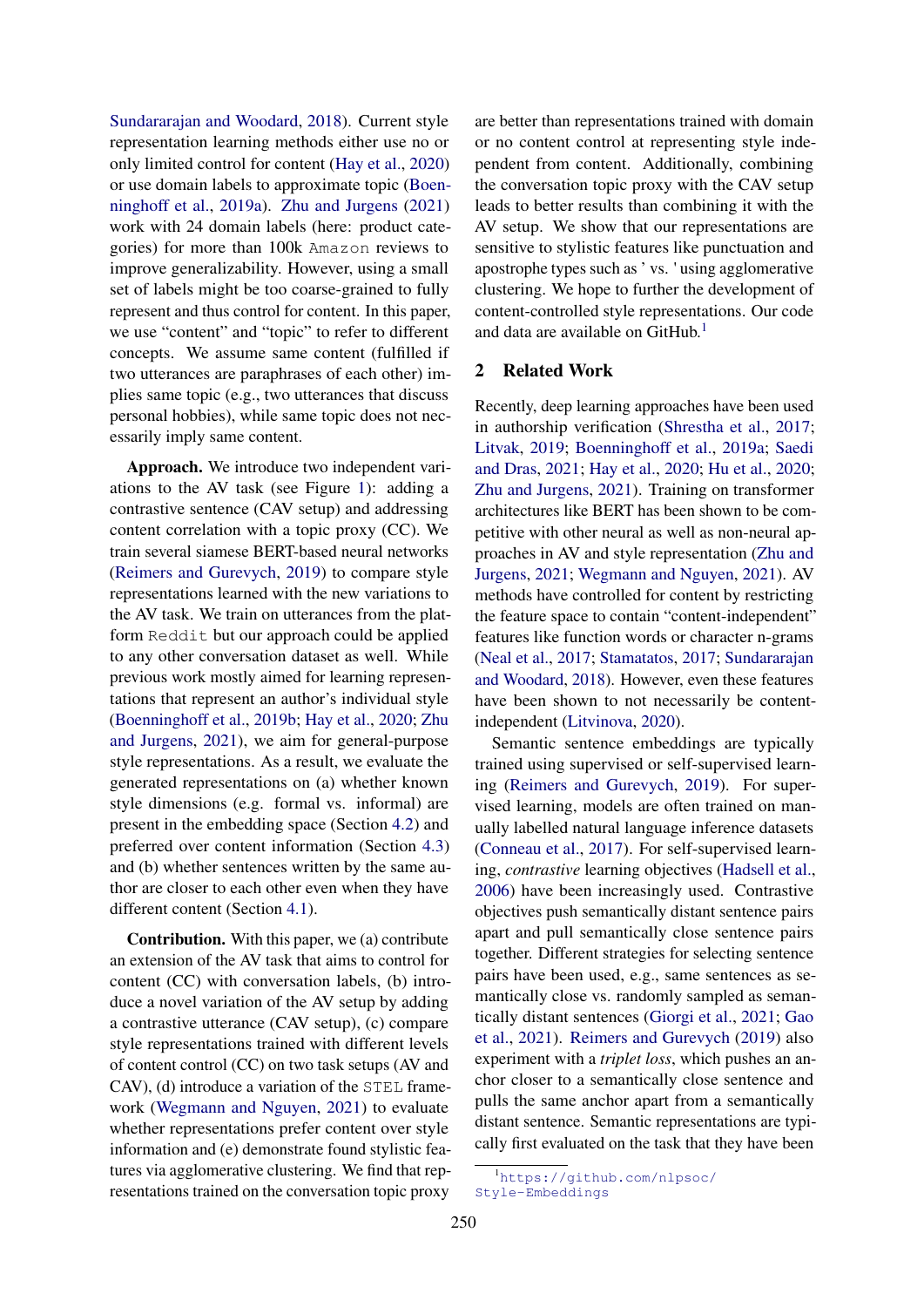trained on, e.g., binary tasks for binary contrastive objectives and triplet tasks (similar to Figure [1\)](#page-0-0) for triplet objectives [\(Reimers and Gurevych,](#page-11-4) [2019\)](#page-11-4). Semantic representations are often also evaluated on the STS benchmark [\(Cer et al.,](#page-9-8) [2017\)](#page-9-8) or semantic downstream tasks like semantic search, NLI [\(Bowman et al.,](#page-9-9) [2015;](#page-9-9) [Williams et al.,](#page-11-9) [2018\)](#page-11-9) or SentEval [\(Conneau and Kiela,](#page-9-10) [2018\)](#page-9-10).

Typically, objective functions that are known from semantic embedding learning have been used [\(Hay et al.,](#page-10-5) [2020;](#page-10-5) [Zhu and Jurgens,](#page-12-0) [2021\)](#page-12-0) with AV training tasks to learn style representations. [Zhu and Jurgens](#page-12-0) [\(2021\)](#page-12-0) address possible spurious correlations by sampling half of the different and same author utterances from the same and the other half from different domains (e.g., subreddits for Reddit). Style representations are often trained and evaluated on the AV task [\(Boenninghoff](#page-9-6) [et al.,](#page-9-6) [2019a;](#page-9-6) [Zhu and Jurgens,](#page-12-0) [2021;](#page-12-0) [Bischoff et al.,](#page-9-5) [2020\)](#page-9-5).

### 3 Style Representation Learning

We describe the new Contrastive Authorship Verification setup (CAV) and our approach to content control (CC) in Section [3.1.](#page-2-0) Then we describe the generation of training tasks (Section [3.2\)](#page-2-1) and the hyperparameters for model training (Section [3.3\)](#page-3-0).

#### <span id="page-2-0"></span>3.1 Training Task

The authorship verification (AV) task is the task of predicting whether two texts are written by the same or different authors. In the following, we introduce two independent variations to the AV task: Adding (1) contrastive information with the CAV setup and (2) content control via topic proxies.

CAV setup. We introduce an adaption of the Authorship Verification task — the Contrastive Authorship Verification setup (CAV, Figure [1\)](#page-0-0): Given an anchor utterance  $A_1$  and two other utterances  $A_2$  and  $B$ , the task is to identify which of the two sentences were written by the same author as  $A_1$ . Using a contrastive AV setup adds learnable information to the task (namely the contrast between  $A_2$ ) and B w.r.t.  $A_1$ ) and enables the use of learning objectives that require three input sentences and have been successful in semantic embedding learning [\(Reimers and Gurevych,](#page-11-4) [2019\)](#page-11-4). We experiment with both CAV and AV setups for style representation learning. In the future, it is also possible to adapt this setup to include several instead of just one contrastive "negative" different author utterance (similar to contrastive semantic learning, e.g., in [Gao et al.](#page-10-13) [\(2021\)](#page-10-13)). One task with the CAV setup, which consists of three utterances  $(A_1, A_2, B)$ , can be split up into two AV tasks:  $(A_1, A_2)$  and  $(A_1, A_2)$ B). We compare the CAV and AV setups during evaluation (Section [4\)](#page-4-1).

Content Control (CC). Models optimized for AV have been known to make use of semantic information [\(Sari et al.,](#page-11-10) [2018;](#page-11-10) [Sundararajan and](#page-11-3) [Woodard,](#page-11-3) [2018;](#page-11-3) [Potha and Stamatatos,](#page-11-11) [2018\)](#page-11-11) and to perform badly in cross-topic settings [\(Halvani](#page-10-7) [et al.,](#page-10-7) [2019;](#page-10-7) [Bischoff et al.,](#page-9-5) [2020\)](#page-9-5). Recent studies use AV tasks to train style representations and address possible correlations by controlling for domain [\(Zhu and Jurgens,](#page-12-0) [2021;](#page-12-0) [Boenninghoff et al.,](#page-9-4) [2019b\)](#page-9-4). However, it is unclear to what extent these domain labels are better (or worse) than other ways of controlling for content. We compare three different levels of content control by approximating content with the help of a topic proxy. We sample the utterance pairs written by different authors  $(B)$ and  $A_1$  for CAV, c.f. Figure [1\)](#page-0-0) (i) from the same *conversation*, (ii) from the same *domain* (e.g., subreddit for Reddit as in [Zhu and Jurgens](#page-12-0) [\(2021\)](#page-12-0)) or (iii) *randomly* (as a baseline, similar to [Hay et al.](#page-10-5) [\(2020\)](#page-10-5)). Our newly proposed use of the same conversation "topic proxy" is inspired by semantic sentence representation learning, where conversations have previously been used as a proxy for semantic information encoded in utterances [\(Yang et al.,](#page-12-1) [2018;](#page-12-1) [Liu et al.,](#page-10-14) [2021\)](#page-10-14). We test to what extent the three different topic proxies are contributing to content-independent style representations during evaluation (Section [4.3\)](#page-6-0).

#### <span id="page-2-1"></span>3.2 Task Generation

We use a 2018 Reddit sample with utterances from  $100$  active subreddits<sup>[2](#page-2-2)</sup> extracted via ConvoKit [\(Chang et al.,](#page-9-11) [2020\)](#page-9-11)<sup>[3](#page-2-3)</sup>. Per subreddit, we sample 600 conversations with at least 10 posts (which we call utterances). All subreddits are directed at an English audience, which we infer from the subreddit descriptions.

**Generation.** We removed all invalid utterances<sup>[4](#page-2-4)</sup>. Then, we split the set of authors into a non-

<span id="page-2-4"></span><span id="page-2-3"></span><sup>4</sup>Utterance of only spaces, tabs, line breaks or of the form: "", " [removed] ", "[ removed ]", "[removed]", "[ deleted ]", "[deleted]", " [deleted] "

<span id="page-2-2"></span><sup>2</sup>[https://zissou.infosci.cornell.edu/](https://zissou.infosci.cornell.edu/convokit/datasets/subreddit-corpus/subreddits_small_sample.txt) [convokit/datasets/subreddit-corpus/](https://zissou.infosci.cornell.edu/convokit/datasets/subreddit-corpus/subreddits_small_sample.txt) [subreddits\\_small\\_sample.txt](https://zissou.infosci.cornell.edu/convokit/datasets/subreddit-corpus/subreddits_small_sample.txt) <sup>3</sup>MIT license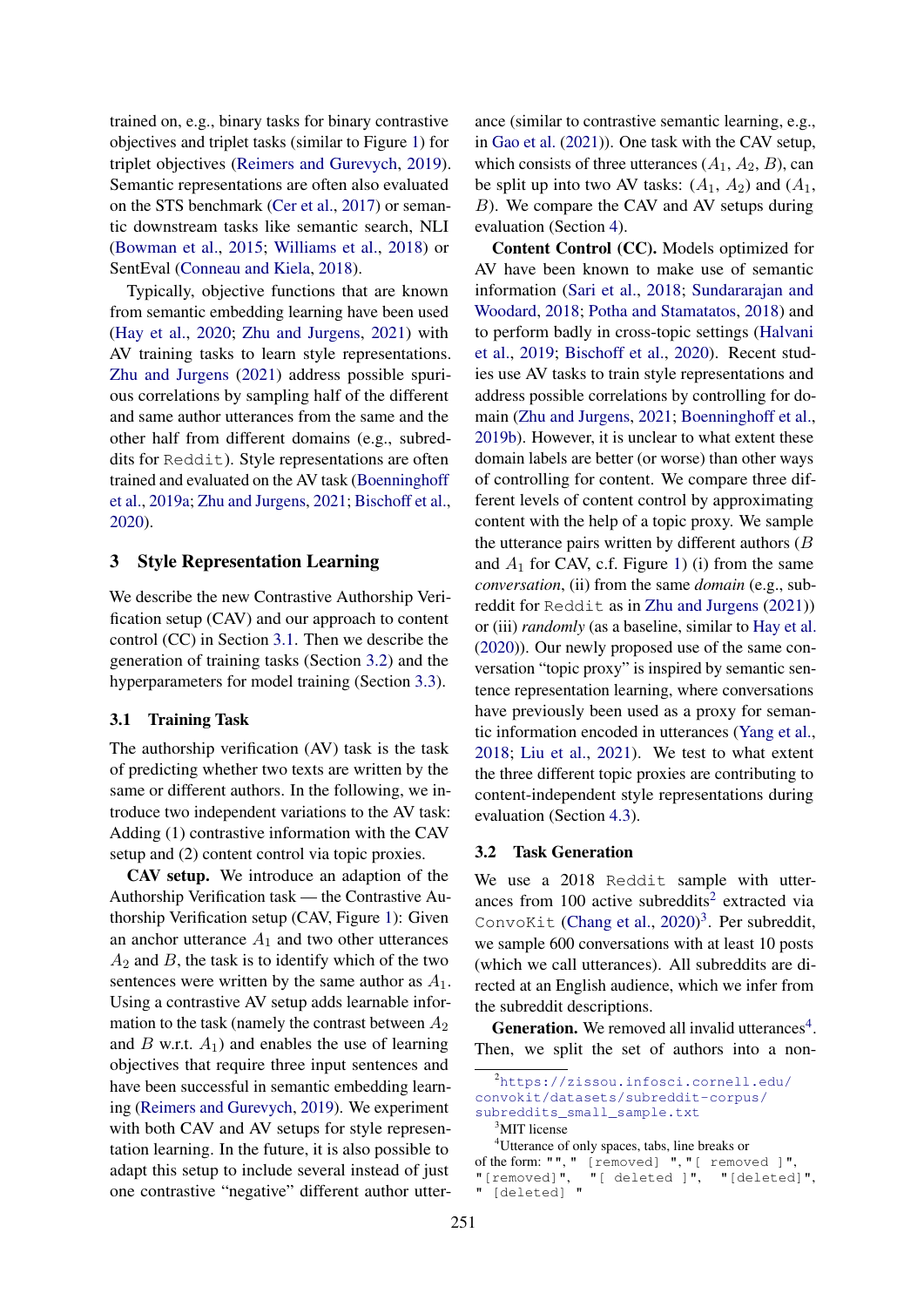<span id="page-3-1"></span>

|                     |                                  | <b>Setup</b>                |                             | <b>Utterance</b>              | <b>Author</b>               |             | $(A_1, A_2)$                     |                      | $(A_1, B)$           |                      |
|---------------------|----------------------------------|-----------------------------|-----------------------------|-------------------------------|-----------------------------|-------------|----------------------------------|----------------------|----------------------|----------------------|
| <b>CC</b> level     | Data Split                       | # AV                        | # CAV                       | #                             | #                           | ma          | $_{\rm co}$                      | do                   | $\rm{co}$            | do                   |
| <b>Conversation</b> | train set<br>dev set<br>test set | 420,000<br>90,000<br>90,000 | 210,000<br>45,000<br>45,000 | 546,757<br>116,451<br>116,621 | 194,836<br>41,848<br>41,902 | 9<br>8<br>8 | 0.27<br>0.26<br>0.27             | 0.56<br>0.55<br>0.55 | 1.00<br>1.00<br>1.00 | 1.00<br>1.00<br>1.00 |
| Domain              | train set<br>dev set<br>test set | 420,000<br>90,000<br>90,000 | 210,000<br>45,000<br>45,000 | 544.587<br>116,490<br>116,586 | 240,065<br>50,939<br>51,182 | 9<br>8<br>8 | same pairs<br>as<br>conversation |                      | 0.01<br>0.02<br>0.02 | 1.00<br>1.00<br>1.00 |
| N <sub>0</sub>      | train set<br>dev set<br>test set | 420,000<br>90,000<br>90,000 | 210,000<br>45,000<br>45,000 | 548,082<br>117,149<br>117,434 | 270.079<br>57,352<br>57,726 | 9<br>8<br>8 | same pairs<br>as<br>conversation |                      | 0.00<br>0.00<br>0.00 | 0.01<br>0.01<br>0.02 |

Table 1: Data Split Statistics. Per content control (CC) level, we display the number of tasks per setup (# CAV, # AV), unique utterances and authors for each split. We also show the maximum number of times an author occurs as  $A_1$ 's author (ma) and the fraction of same author ( $A_1$ ,  $A_2$ ) and utterance pairs of different authors ( $A_1$ ,  $B$ ) that occur in the same conversation (co) and domain (do).

overlapping 70% train, 15% development and 15% test author split. For each CC level (conversation, domain, no) and each author split, we generated a set of training tasks, i.e., nine sets in total (see Table [1\)](#page-3-1).

First, we generated the tasks for the train split of the dataset with conversation content control. We sampled 210k distinct utterances  $A_1$  from the train author split. We use a weighted sampling process to not overrepresent authors that wrote more utterances than others. The maximum time one author wrote  $A_1$  is 9 (c.f. "ma" in Table [1\)](#page-3-1). Then, for each utterance  $A_1$ , we randomly sampled an utterance  $B$  that was part of the same conversation as  $A_1$  but written by a different author. Then, for all 210k  $(A_1, B)$ -pairs, an utterance  $A_2$  was sampled randomly from all utterances written by the same author as  $A_1$  and for which  $A_1 \neq A_2$  holds. We equivalently sampled 45k tasks for the dev and test.

For the domain and no CC level, we reuse  $A_1$ and  $A_2$ , to keep as many correlating variables constant as possible. Thus, we only resampled 210k utterances B written by a different author from  $A_1$ by sampling from the same domain or randomly.

We make sure that each combination of  $(A_1, A_2)$ , B) occurs only once. Thus there are no repeating  $CAV$  tasks.<sup>[5](#page-3-2)</sup> However, it is possible that some utterances occur more than once across tasks. In total, we generate 210k train, 45k dev and 45k test tasks for each CC level (see Table [1\)](#page-3-1), corresponding to a total of 420k, 90k and 90k AV-pairs when

splitting the CAV task into (A, SA) and (A, DA) pairs (c.f. Section [3.1\)](#page-2-0).

#### <span id="page-3-0"></span>3.3 Training

We use the Sentence-Transformers<sup>[6](#page-3-3)</sup> python library [\(Reimers and Gurevych,](#page-11-4) [2019\)](#page-11-4)<sup>[7](#page-3-4)</sup> to fine-tune several siamese networks based on (1) 'bert-base-uncased', (2) 'bert-base-cased' [\(Devlin et al.,](#page-9-12) [2019\)](#page-9-12) and (3) 'roberta-base' [\(Liu](#page-10-15) [et al.,](#page-10-15) [2019\)](#page-10-15). We expect those to perform well based on previous work [\(Zhu and Jurgens,](#page-12-0) [2021;](#page-12-0) [Wegmann and Nguyen,](#page-11-5) [2021\)](#page-11-5). We compare using (a) contrastive loss [\(Hadsell et al.,](#page-10-11) [2006\)](#page-10-11) with the AV setup (Section [3.1\)](#page-2-0) tasks and (b) triplet loss [\(Reimers and Gurevych,](#page-11-4) [2019\)](#page-11-4) with the CAV setup (Figure [1\)](#page-0-0). The binary contrastive loss function uses a pair of sentences as input while the triplet loss expects three input sentences. For the loss functions, we experiment with three different values for the margin hyperparameter (i) 0.4, (ii) 0.5, (iii) 0.6. We train with a batch size of 8 over 4 epochs using 10% of the training data as warm-up steps. We use the Adam optimizer with the default learning rate (0.00002). We leave all other parameters as default. We use the BinaryClassificationEvaluator on the AV setup with contrastive loss and the TripletEvaluator on the CAV setup with triplet loss from Sentence-Transformers to select the best model out of the 4 epochs. The BinaryClassificationEvaluator calculates the accuracy of identifying similar and dissimilar sentences, while the TripletEvaluator checks if the distance between A and SA is smaller than

<span id="page-3-2"></span> $5$ Due to the sampling process, there might be same author  $(A_1, A_2)$  pairs that occur twice. However, this remains unlikely due to the high number of authors and utterances. Overall, the share of repeating pairs remains lower than 1%.

<span id="page-3-3"></span><sup>6</sup><https://sbert.net/>

<span id="page-3-4"></span> $7$ with Apache License 2.0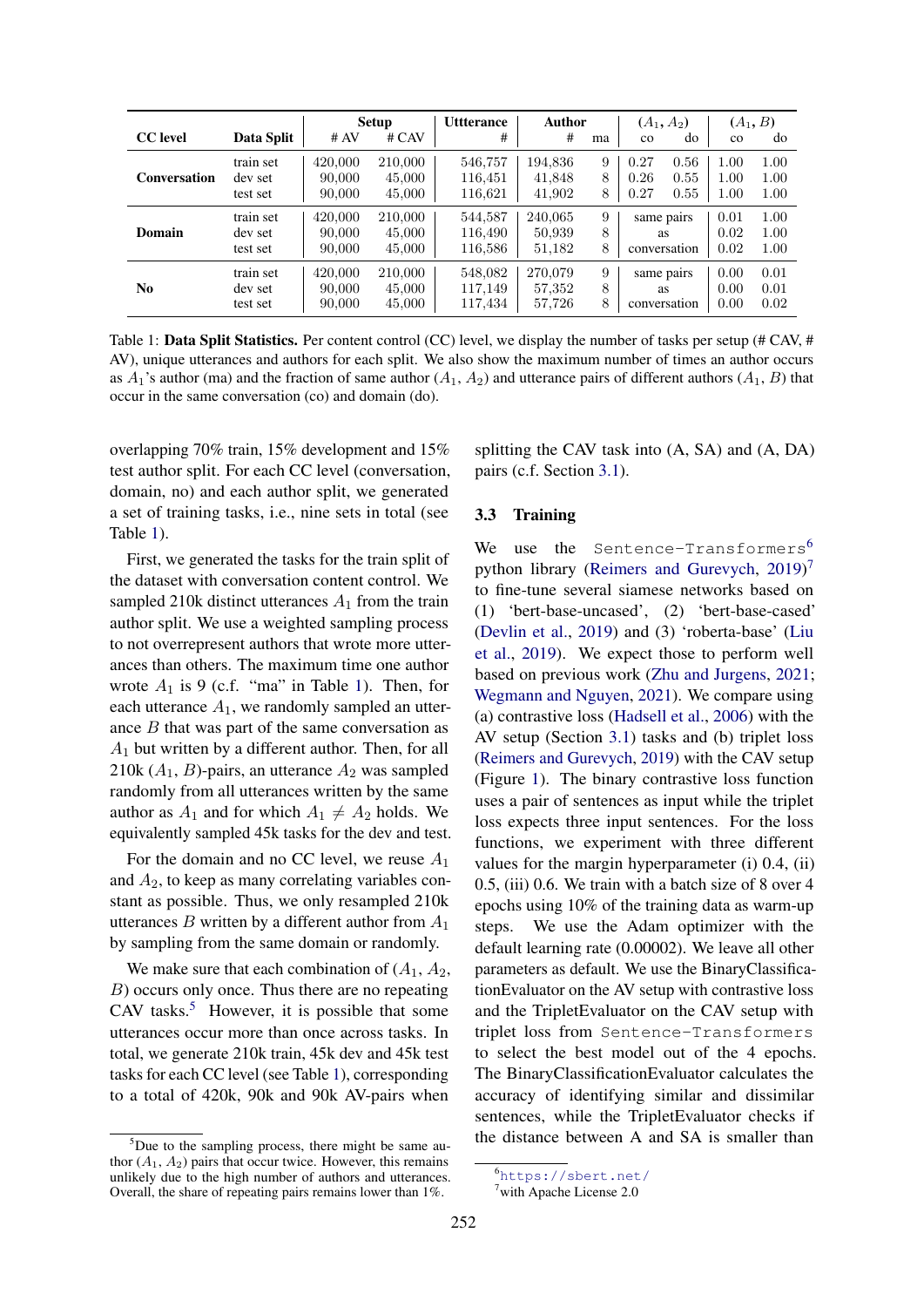<span id="page-4-2"></span>

|              |                                         |                                               | <b>Testing Task</b>                             |                                                 |                                             |                                               |                                               |  |  |  |
|--------------|-----------------------------------------|-----------------------------------------------|-------------------------------------------------|-------------------------------------------------|---------------------------------------------|-----------------------------------------------|-----------------------------------------------|--|--|--|
| <b>Setup</b> | <b>Training Task</b><br><b>CC</b> level | <b>Conversation</b><br>AUC $+\sigma$          | AV<br>Domain<br>AUC $+\sigma$                   | No.<br>AUC $+\sigma$                            | <b>Conversation</b><br>$\sec \pm \sigma$    | <b>CAV</b><br>Domain<br>$\sec + \sigma$       | No<br>$\sec + \sigma$                         |  |  |  |
|              | RoBERTa base                            | .53                                           | .57                                             | .61                                             | .53                                         | .58                                           | .63                                           |  |  |  |
| AV           | <b>Conversation</b><br>Domain<br>No     | $.69 + .02$<br>$.68 + .01$<br>$.58 \pm .01$   | $.70 + .02$<br>$.71 + .01$<br>$.63 + .02$       | $.71 + .02$<br>$.73 + .02$<br>$.79 + .00$       | $.68 + .02$<br>$.67 + .01$<br>$.59 + .01$   | $.69 \pm .02$<br>.70 $\pm$ .01<br>$.66\pm.01$ | $.70 + .02$<br>$.73 + .00$<br>$.78 \pm .00$   |  |  |  |
| <b>CAV</b>   | <b>Conversation</b><br>Domain<br>No     | $.69 + .00$<br>$.68 \pm .00$<br>$.58 \pm .00$ | $.70 \pm .00$<br>$.70 \pm .00$<br>$.63 \pm .03$ | $.71 \pm .00$<br>$.72 \pm .00$<br>$.77 \pm .00$ | $.68 + .00$<br>$.68 + .00$<br>$.59 \pm .00$ | $.69 \pm .00$<br>$.70 + .00$<br>$.65 \pm .00$ | $.70 + .00$<br>$.72 \pm .01$<br>$.77 \pm .00$ |  |  |  |

Table 2: Test Results. Results for 6 different fine-tuned RoBERTa models on the test sets. We display the accuracy of the models for the contrastive authorship verification setup (CAV) and the AUC for the authorship verification task (AV) with different content control approaches (CC). We display the standard deviation ( $\sigma$ ). Best performance per column is boldfaced. Models generally outperform others on the CC level they have been trained on.

the distance between A and DA. We use cosine distance as the distance function.

#### <span id="page-4-1"></span>4 Evaluation

We evaluate the learned style representations on the Authorship Verification task (i.e., the training task) in Section [4.1.](#page-4-0) Then, we evaluate whether models learn to represent known style dimensions via the performance on the STEL framework [\(Wegmann](#page-11-5) [and Nguyen,](#page-11-5) [2021\)](#page-11-5) in Section [4.2.](#page-5-0) Last, we evaluate representations on their content-independence with an original manipulation of STEL (Section [4.3\)](#page-6-0).

#### <span id="page-4-0"></span>4.1 Authorship Verification

We display the AV and CAV performance of trained models in Table [2.](#page-4-2) On the development sets, RoBERTa models consistently outperformed the cased and uncased BERT models. Also, different margin values only led to small performance differences (Appendix [A\)](#page-13-0). Consequently, in Table [2,](#page-4-2) we only display the performance of the six fine-tuned RoBERTa models on the test sets using the three different content controls (CC) and two different task setups (AV and CAV setups) with constant margin values of 0.5.

AV performance is usually calculated with either (i) AUC or (ii) accuracy using a predetermined threshold [\(Zhu and Jurgens,](#page-12-0) [2021;](#page-12-0) [Kestemont et al.,](#page-10-16) [2021\)](#page-10-16). We use cosine similarity to calculate the similarity between sentence representations. Thus, there is no clear constant default threshold to decide between same and different author utterances. A threshold could be fine-tuned on the development set, however for simplicity we use AUC to calculate AV performance instead.We use accuracy for the

CAV task — here no threshold is necessary (cosine similarity is calculated between  $A_1$ ,  $A_2$  and  $A_1$ , B and the highest similarity utterance is chosen). This makes the performance scores on the test sets less comparable across setups – however, comparability of the CAV and AV performance scores are limited in any case as the AV vs. CAV setups are fundamentally different. Performance scores can be compared across the same column, i.e., within the same AV and CAV setup. We aggregate performance with mean and standard deviation for three different random seeds per model parameter combination.<sup>[8](#page-4-3)</sup>

Overall, the AV & CAV training task setup (rows in Table [2\)](#page-4-2) lead to similar performance on the test sets. As a result, we do not distinguish between them in this section's discussion. Generally, the representations tested on the CC level they were trained on (diagonal) outperform other models that were not trained with the same CC level. For example, representations trained with the conversation CC level, perform better on the test set with the conversation CC than representations trained with the domain or no CC.

Tasks with the conversation label are hardest to solve. For all models, the performance is lowest on the conversation test set and increases on the domain and further on the random test set. This is in line with our assumption that the conversation test set has semantically closer different author utterance  $(A_1, B)$ -pairs that make the AV task harder due to reduced spurious content cues (Section [3.1\)](#page-2-0).

Representations trained with the conversation CC might encode less content information.

<span id="page-4-3"></span> $8$ We used seeds 103-105. A total of 5 out of 18 models did not learn. We re-trained those with different seeds.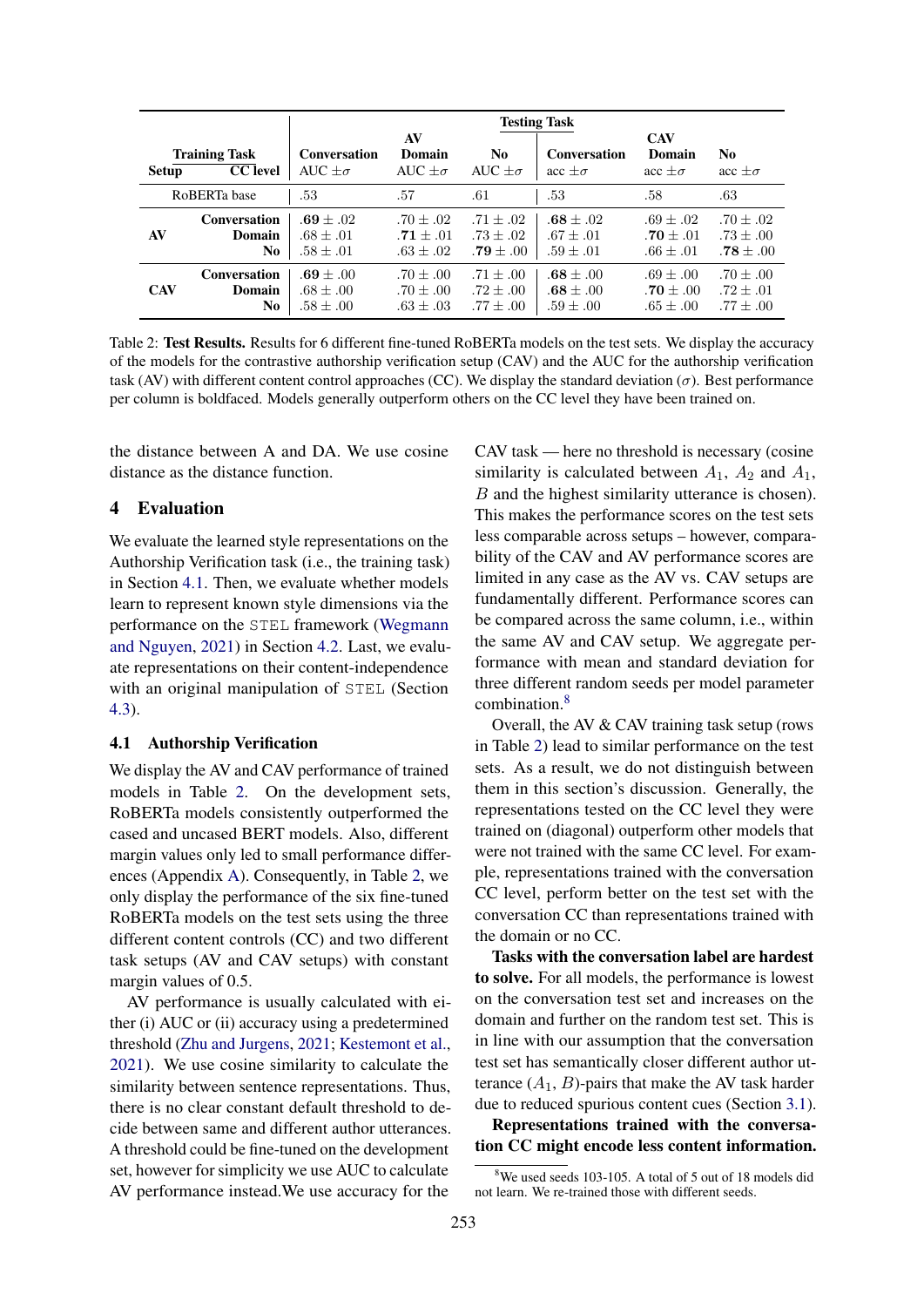<span id="page-5-2"></span>

Figure 2: **STEL**-Or-Content Task. We take the original STEL instances (figure without manipulations) and move A2 to the sentence position with the different style (here: the more formal A2 replaces the more formal S1). These resulting triple tasks can test if a model prefers style over content cues.

The average performance across the three CC levels is slightly higher for the models trained with domain than conversation CC level and lowest for no CC. Across the three test sets with the different CC levels, the standard deviation in performance is biggest for models trained without CC and smallest for models trained with the conversation CC. Representations trained with domain or no CC might latch on to more semantic features because they are more helpful on the no and domain CC test sets. Models learned with the conversation CC might in turn learn more content-agnostic representations. Overall, a representation that performs well on the AV task alone might do so by latching on to content (not style) information. As a result, a good AV performance alone might not be indicative of a good representation of style. We further evaluate the quality of style representations and their content-independence in Sections [4.2](#page-5-0) and [4.3.](#page-6-0)

### <span id="page-5-0"></span>4.2 STEL Task

We calculate the performance of the representations on the STEL framework [\(Wegmann and Nguyen,](#page-11-5)  $2021$ <sup>[9](#page-5-1)</sup>. Here, models are evaluated on whether they are able to measure differences in style across four known dimensions of style (formal vs. informal style, complex vs. simple style, contraction usage and number substitution usage). Models are tested on 1830 tasks of the same setup: Two "sentences" S1 and S2 have to be matched to the style of two given "anchor" sentences A1 and A2. The task is binary. Sentences can either be matched

without reordering  $(A1-S1 \& A2-S2)$  or with reordering (A1-S2 & A2-S1). For example, consider the sentences in Figure [2](#page-5-2) before alterations. The correct solution to the task is to reorder the sentences, i.e., to match A1 with S2 because they both exhibit a more informal style and A2 with S1 because they both exhibit a more formal style. The STEL sentence pairs (S1, S2) and (A1, A2) are always paraphrases of each other (in contrast to  $A_1$  and  $B$  for the AV task which are only chosen to be about the same approximate topic, c.f. [3.1\)](#page-2-0). The anchor pairs and sentence pairs are randomly matched and are thus otherwise expected to have no connection in content or topic. Representations can thus not make use of learned content features to solve the task.

We display the STEL results for the RoBERTa models in Table [3.](#page-6-1) **STEL** performance is comparable across all fine-tuned models — for all different CC levels and AV & CAV setups. Surprisingly, the overall STEL performance for the fine-tuned models is lower than that of the original RoBERTa base model [\(Liu et al.,](#page-10-15) [2019\)](#page-10-15). Thus, models may have 'unlearned' some style information. In the remainder of this subsection, we analyze possible reasons for this STEL performance drop.

Performance stays approximately the same or improves for the formal/informal and the contraction dimensions but drops for the complex/simple and the nb3r substitution dimensions. Based on manual inspection, we notice nb3r substitution to regularly appear in specific conversations and for specific topics. Future work could investigate whether the use of nb3r substitution is less consistent for one author than other stylistic dimensions. As the nb3r dimension of STEL only consists of 100 instances, future work could increase the number of instances. Further, we perform an error analysis to investigate the STEL performance drop in the complex/simple dimension. We manually look at consistently unlearned (i.e., wrongly predicted by the fine-tuned but correctly predicted by the original RoBERTa model) or learned (i.e., wrongly predicted by the RoBERTa model and correctly predicted by the fine-tuned model) STEL instances (see details in Appendix [B.1\)](#page-16-0). We find several problematic examples where the correct solution to the task is at least ambiguous. We display two such examples in Table [4.](#page-7-0) The share of examples with problematic ambiguities is higher for the unlearned (50/55) than for the newly learned STEL instances (29/41).

<span id="page-5-1"></span><sup>9</sup><https://github.com/nlpsoc/STEL>, with data from [Rao and Tetreault](#page-11-12) [\(2018\)](#page-11-12); [Xu et al.](#page-11-13) [\(2016\)](#page-11-13) and with permission from Yahoo for the "L6 - Yahoo! Answers Comprehensive Questions and Answers version 1.0 (multi part)": [https://webscope.sandbox.yahoo.com/](https://webscope.sandbox.yahoo.com/catalog.php?datatype=l) [catalog.php?datatype=l](https://webscope.sandbox.yahoo.com/catalog.php?datatype=l). Data and code available with MIT License with exceptions for proprietary Yahoo data.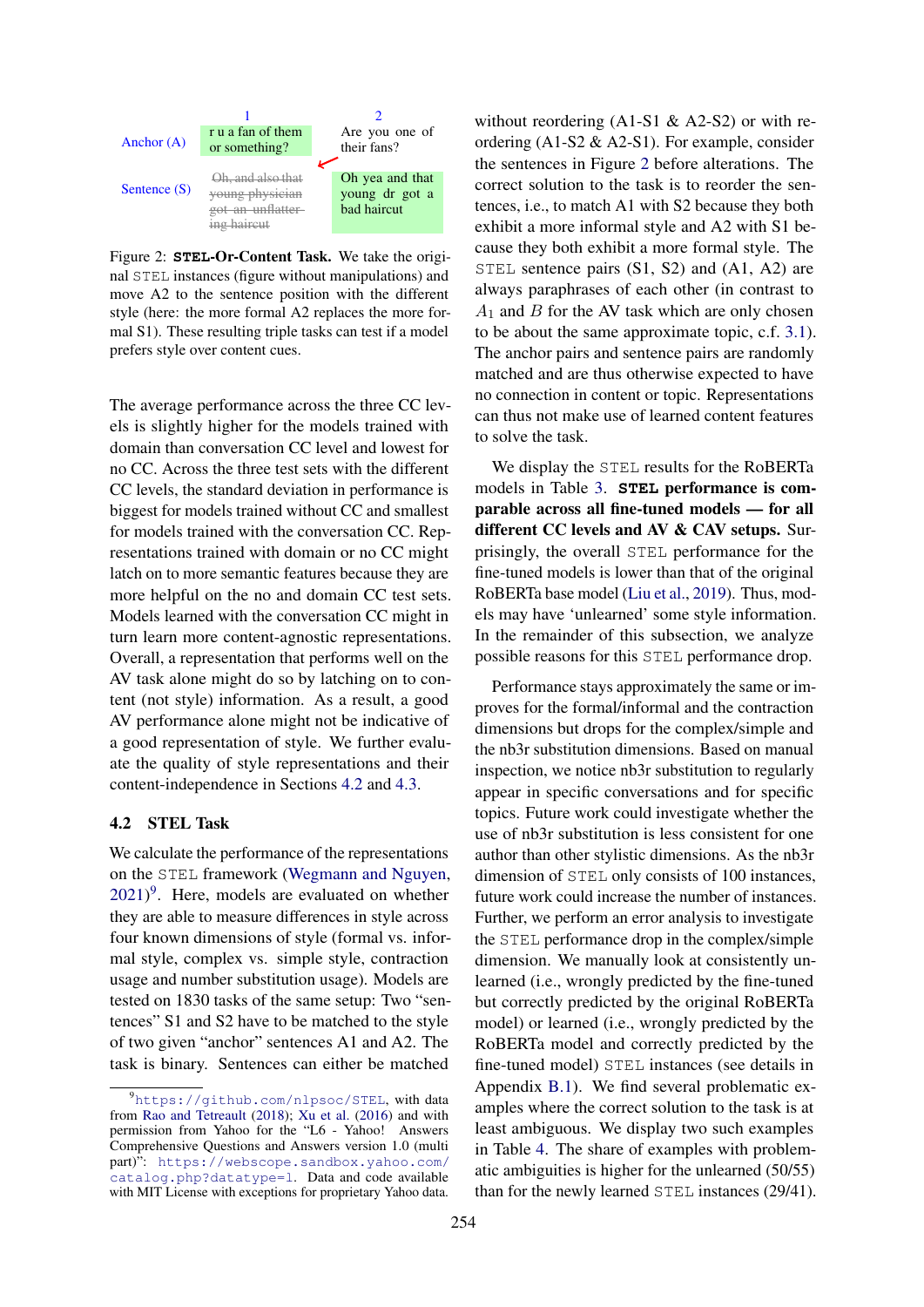<span id="page-6-1"></span>

|                                         | all               |                       | formal, $n = 815$                             |                                                 |                                                 | complex, $n = 815$                            | $nb3r, n = 100$                               |                                                 |                                               | c'tion, $n = 100$                               |
|-----------------------------------------|-------------------|-----------------------|-----------------------------------------------|-------------------------------------------------|-------------------------------------------------|-----------------------------------------------|-----------------------------------------------|-------------------------------------------------|-----------------------------------------------|-------------------------------------------------|
|                                         | $\mathbf{o}$      | $O-C$                 | $\Omega$                                      | $O-C$                                           | $\Omega$                                        | $O-C$                                         | $\Omega$                                      | $O-C$                                           | $\Omega$                                      | $O-C$                                           |
|                                         |                   |                       | $acc \pm \sigma$                              | $acc \pm \sigma$                                | $acc \pm \sigma$                                | $acc \pm \sigma$                              | $acc \pm \sigma$                              | $acc \pm \sigma$                                | $acc \pm \sigma$                              | $\mathrm{acc}\pm\sigma$                         |
| org                                     | .80               | .05                   | .83                                           | .09                                             | .73                                             | .01                                           | .94                                           | .13                                             | 1.0                                           | .00                                             |
| $\mathbf{c}$<br>-d<br>$\mathbf{A}$<br>n | .71<br>.73<br>.72 | .35<br>.28<br>$.22\,$ | $.83 \pm .02$<br>$.84 + .01$<br>$.85\pm.01$   | $.64 \pm .00$<br>$.56 \pm .04$<br>$.46 \pm .04$ | $.57 \pm .02$<br>$.69 \pm .05$<br>$.57 \pm .01$ | $.13 \pm .04$<br>$.05 + .02$<br>$.03 \pm .01$ | $.61 \pm .02$<br>$.61 + .02$<br>$.62 \pm .04$ | $.04 \pm .01$<br>$.03 \pm .02$<br>$.05 \pm .02$ | $.91 + .10$<br>$.98 + .03$<br>$.98 \pm .01$   | $.00 \pm .01$<br>$.00 \pm .00$<br>$.00 \pm .00$ |
| $\mathbf{c}$<br>$C_d$<br>$\mathbf n$    | .71<br>.71<br>.71 | .42<br>.32<br>.24     | $.81 \pm .02$<br>$.82 \pm .01$<br>$.85\pm.00$ | $.69 \pm .02$<br>$.61 \pm .02$<br>$.50 \pm .02$ | $.59 \pm .01$<br>$.57 \pm .01$<br>$.56 \pm .01$ | $.24 \pm .02$<br>$.12 + .01$<br>$.04 \pm .01$ | $.65 \pm .09$<br>$.64 + .05$<br>$.59 \pm .03$ | $.03 \pm .01$<br>$.03 \pm .01$<br>$.06 \pm .01$ | $.99 \pm .02$<br>$.99 + .01$<br>$.98 \pm .04$ | $.04 \pm .02$<br>$.01 \pm .01$<br>$.00 \pm .00$ |

Table 3: **STEL** and **STEL**-Or-Content Results. We display STEL accuracy across 4 style dimensions (n =number of instances) for the same RoBERTa models as in Table [2:](#page-4-2) Per task setup (AV - A, CAV - C) and content control level (conversation - c, domain - d, none - n), the performance on the original (o) and the STEL-Or-Content task instances (o-c) are displayed. Per column, the best performance is boldfaced. For the fine-tuned RoBERTa models, performance generally increases on the STEL-Or-Content task compared to the original RoBERTa model (org).

Generally, the number of complex/simple STEL instances with ambiguities is surprisingly high for both the learned as well as the unlearned instances, consistent with the lower performance of the models in this category. Several of the found ambiguities should be relatively easy to correct in the future (e.g., spelling mistakes or punctuation differences).

# <span id="page-6-0"></span>4.3 Content-Independence of Style Representations

We tested whether models are able to distinguish between different authors (in Section [4.1\)](#page-4-0) and represent styles when the content remains the same (Section [4.2\)](#page-5-0). However, we have not tested whether models learn to represent style independent from content.

Different approaches have been used to test whether style representations encode unwanted content information, including (a) comparing performance on the AV task across domain [\(Boen](#page-9-4)[ninghoff et al.,](#page-9-4) [2019b;](#page-9-4) [Zhu and Jurgens,](#page-12-0) [2021\)](#page-12-0), (b) assessing performance on function vs. content words [\(Hay et al.,](#page-10-5) [2020;](#page-10-5) [Zhu and Jurgens,](#page-12-0) [2021\)](#page-12-0) and (c) predicting domain labels from utterances using their style representations [\(Zhu and](#page-12-0) [Jurgens,](#page-12-0) [2021\)](#page-12-0). However, these evaluation methods have limitations: Domain labels usually come from a small set of coarse-grained labels and function words have been shown to not necessarily be content-independent [\(Litvinova,](#page-10-10) [2020\)](#page-10-10). Additionally, next to content, AV might include other spurious features that help increase performance without representing style.

To test if models learn to prefer style over content, we introduce a variation to the STEL framework — the STEL*-Or-Content* task: From one original STEL instance (Section [4.2\)](#page-5-0), we take the sentence that has the same style as A2 and replace it with A2. In Figure [2,](#page-5-2) this leads to S1 being replaced by A2. The new task is to decide whether A1 matches with the new S1 (originally A2) or with S2. The task is more difficult than the original STEL task as S2 is written in the same style as A1 but has different content and the new S1 is written in a different style but has the same content. The representations will have to decide between giving 'style or content' more weight. This setup is similar to the CAV task (Figure [1\)](#page-0-0). The main differences to the CAV task are (i) that we do not use same author as a proxy for same style but instead use the predefined style dimensions from the STEL framework and (ii) that we control for content with the help of paraphrases (instead of using ony a topic proxy).

We display the STEL-Or-Content results in Table [3.](#page-6-1) The performance for the new task is low  $(< 0.5$  which corresponds to a random baseline). However, the task is also very difficult as lexical overlap is usually high between the anchor and the false choice (i.e., the sentence that was written in a different style but has the same content). Nevertheless, performance should only be considered in combination with other evaluation approaches (Sections [4.1](#page-4-0) and [4.2\)](#page-5-0) as on this task alone models might perform well because they punish same content information.

Models trained on the CAV task with the conversation CC level are the best at representing style independent from content. The performance increases from an accuracy of 0.05 for the original RoBERTa model to up to  $0.42 \pm .01$  for the representation trained with the CAV task and the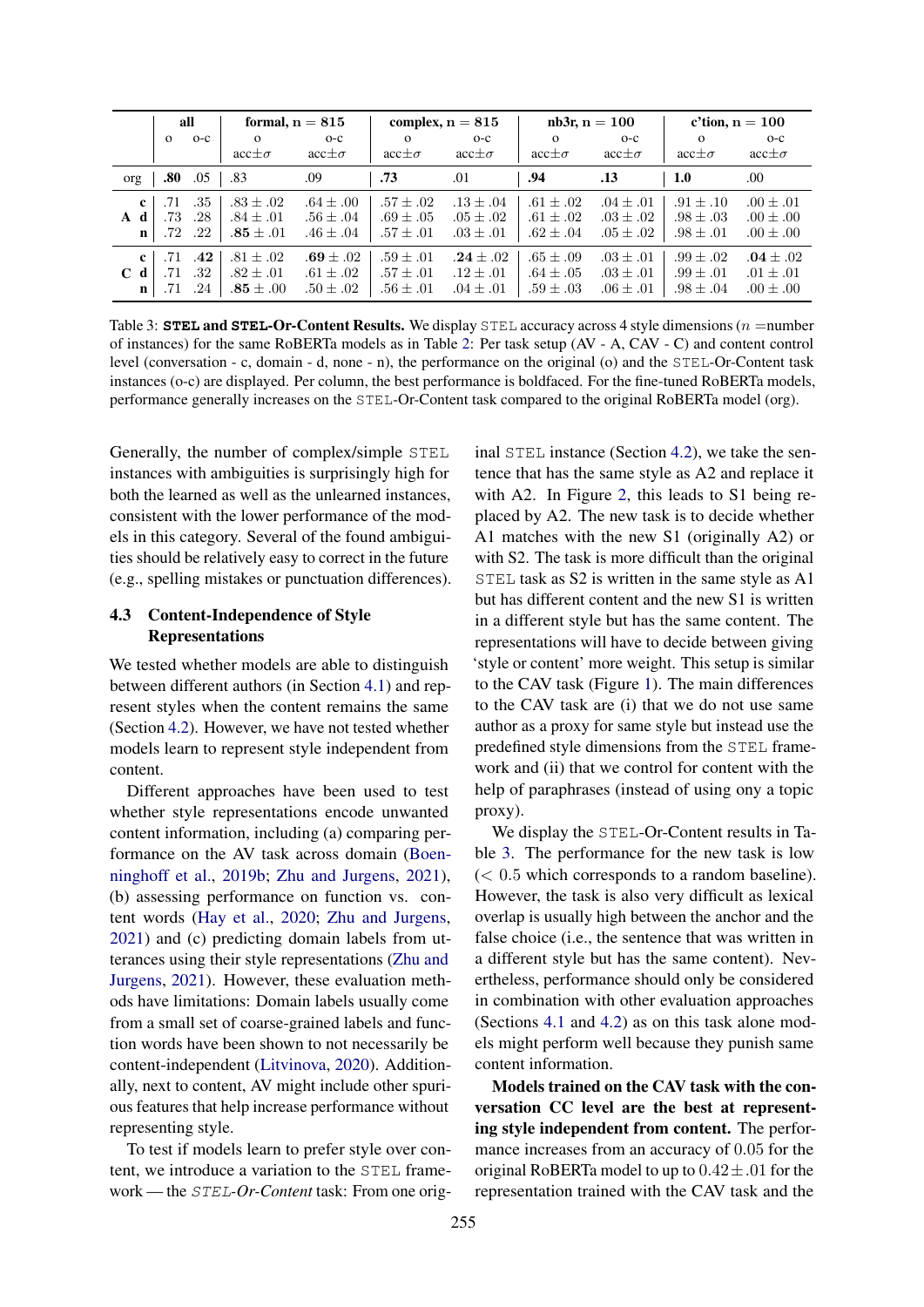<span id="page-7-0"></span>

| Agg. | GT | Anchor $1(A1)$                                                                                 | Anchor 2 $(A2)$                                                          | Sentence 1 (S1)                                                                                                            | Sentence 2 (S2)                                                                                                         | <b>Ambiguity</b>                                                 |
|------|----|------------------------------------------------------------------------------------------------|--------------------------------------------------------------------------|----------------------------------------------------------------------------------------------------------------------------|-------------------------------------------------------------------------------------------------------------------------|------------------------------------------------------------------|
| un   | ✓  | TDL Group an-<br>nounced in March<br>2006, in response<br>to a request $\lceil \dots \rceil$   | [] storm names<br>Helene<br>Alberto<br>Beryl Isaac Chris<br>[]           | Palestinian voters in<br>the Gaza Strip []<br>were eligible to partici-<br>pate in the election.                           | 1. Palestinian voters in<br>the Gaza Strip [] were<br>eligible to participate in<br>the election.                       | A1/A2<br>have<br>different<br>content                            |
|      | Х  | $\lceil \ldots \rceil$ 51 Phantom<br>[] received nom-<br>in that<br>inations<br>same category. | phan-<br>ا …ا<br>tom [] received<br>nominations in the<br>same category. | the Port Jackson<br>11<br>District Commandant<br>could exchange with<br>all military land with<br>buildings on the harbor. | [] the Port Jackson Dis-<br>trict Commandant could<br>communicate with all<br>military installations on<br>the harbour. | A <sub>2</sub><br>spelling<br>mistake,<br>S1 sounds<br>unnatural |

Table 4: **STEL** Error Analysis. For the complex/simple STEL dimension, we display examples of ambiguous instances that were learned (l) or unlearned (un) the fine-tuned RoBERTa models. A ground truth (GT) of  $\checkmark$  means that S1 matches with A1 and S2 with A2 in style, while ✗ means S1 matches with A2 and S2 with A1.

conversation CC. This 'CAV conversation representation' did not just learn to punish same content cues because of its performance on the AV task and the STEL framework: (1) On the AV task, the representation performed comparably on all three test sets. If the model had learned to just punish same content cues, we would expect a clearer difference in performance as confounding same content information should be more prevalent for the random than the conversation test set. (2) The representation performed comparably to the other representations on the STEL framework, where style information is needed to solve the task but content information cannot be used.

### 5 Style Representation Analysis

We want to further understand what the style representations learned to be similar styles. We take the best-performing style representation (RoBERTa trained on the CAV task with the conversation CC and seed 106) and perform agglomerative clustering on a sample of 5.000 CAV tasks of the conversation test set resulting in 14,756 unique utterances. We use 7 clusters based on an analysis of Silhouette scores (Appendix [C\)](#page-16-1). Out of all utterance pairs that have the same author, 46.2% appear in the same cluster. This is different from random assignments among  $7 \text{ clusters}^{10}$  $7 \text{ clusters}^{10}$  $7 \text{ clusters}^{10}$  which corresponds to  $20.1\% \pm .00$ . As authors will have a certain variability to their style, a perfect clustering according to general linguistic style would not assign all same author pairs to the same cluster.

In Table [5,](#page-7-2) we display examples for 4 out of 7 clusters. We manually looked at a few hundred examples per cluster to find consistencies. We found

<span id="page-7-2"></span>

| C# | <b>Consistent</b>                   | Example                                                                           |
|----|-------------------------------------|-----------------------------------------------------------------------------------|
| 3  | last<br>no<br>punct.                | I am living in china, they are experi-<br>encing an enormous baby boom            |
| 4  | punctuation<br>$\frac{1}{2}$ casing | huh thats odd i'm in the 97% per-<br>centile on iq tests, the sat, and the<br>act |
|    | $' \text{vs}$                       | I assume it's the blind lady?                                                     |
| 7  | linebreaks                          | I admire what you're doing but []                                                 |
|    |                                     | I know I'm []                                                                     |

Table 5: Clusters for RoBERTa Trained on CAV with Conversation Content Control. We display one example for 4 out of 7 clusters. We mention noticeable consistencies within the cluster (Consistent).

clear consistencies within clusters in the punctuation (e.g., 97% of utterances have no last punctuation mark in Cluster 3 vs. an average of 37% in the other clusters), casing (e.g., 67% of utterances that use *i* instead of *I* appear in Cluster 4), contraction spelling (e.g., 22 out of 27 utterances that use *didnt* instead of *didn't* appear in Cluster 4), the type of apostrophe used (e.g., 90% of utterances use ' vs ' in Cluster 5 vs. an average of  $0\%$  in the other clusters) and line breaks within an utterance (e.g., 72% of utterances in Cluster 7 include line breaks vs. an average of 22% in the other clusters). We mostly found letter-level consistencies — likely because they are easiest to spot manually. We expect representations to also capture more complex stylometric information because of thei[r p](#page-4-1)erformance on the AV and STEL tasks (Section 4). Future work could analyze whether and what other stylistic consistencies are represented by the models.

For comparison we also clu[ste](#page-16-2)r with the base RoBERTa model (see Appendix D). The only three interesting RoBERTa clusters (i.e., clusters 2,3,4

<span id="page-7-1"></span> $10$ Calculated mean and standard deviation of 100 random assignments of utterances to the 7 clusters of the same size.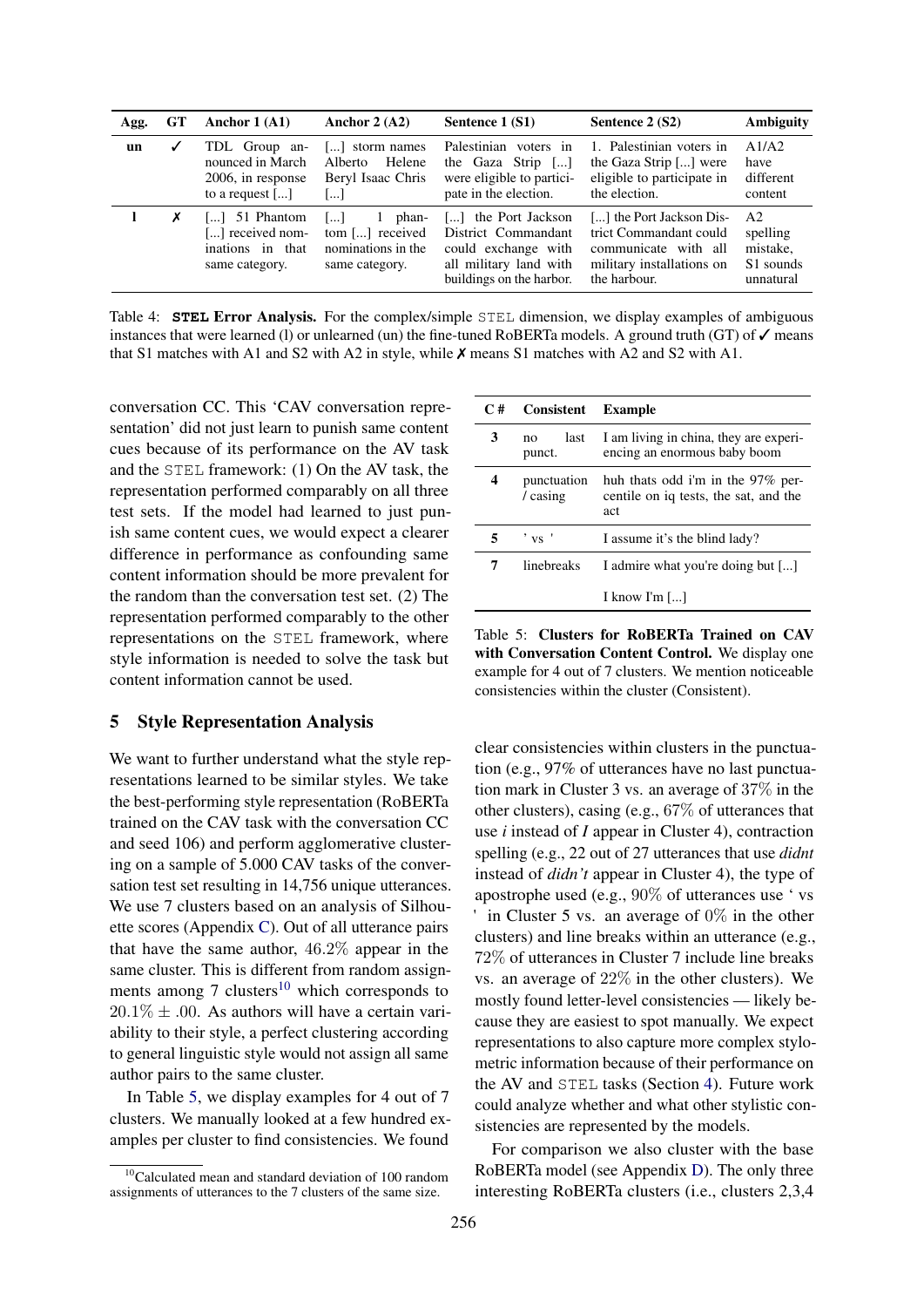that contain more than three elements and not as many as 86.7% of all utterances), seem to mostly differ in utterance length (average number of characters are 15 in Cluster 2 vs. in 1278 in Cluster 3) and in the presence of hyperlinks (84% of utterances contain 'https://' in Cluster 4 vs. an overall average of 2%). Average utterance lengths are not as clearly separated by the clusters of the trained style representations.

### 6 Limitations and Future Work

We propose several directions for future research:

First, conversation labels are already inherently available in conversation corpora like Reddit. However, it remains a difficulty to transfer the conversation CC to other than conversation datasets. Moreover, even when using the conversation CC, content information might still be useful for AV: If one person writes "my husband" and another writes "my wife" within the same conversation, it is highly unlikely that those utterances have been generated by the same person. With the recent advances in semantic sentence embeddings, it might be interesting to train style representations on CAV tasks with a new content control level: Two utterances could be labelled as having the same content if their semantic embeddings are close to each other (e.g., when cosine similarity is above a certain threshold).

Second, for the STEL[-Or-Content task, the so](#page-11-5)[called](#page-11-5) "triplet problem" (Wegmann and Nguyen, 2021) remains a p[ote](#page-5-2)ntial problem. Consider the example in Figure 2. Here, the STEL framework only guarantees that A1 is more informal than A2 and S2 is more informal than S1. Thus, in some cases A2 can be stylistically closer to A1 than S2. However, we expect this case to be less prevalent: A2 would need to be already pretty close in style to A1, or both S2 and S1 would need to be substantially more informal or formal than A1. In the future, removing problematic instances could alleviate a possible maximum performance cap.

Third, the representation models may learn to represent individual stylistic variation as we use utterances fro[m the same individual aut](#page-12-0)hor as positive signals (c.f. Zhu and Jurgens (2021)). However, because the representation models learn with same author pairs that are generated from thousands of authors, it is likely that they also learn consistencies along groups of authors that use similar style features (e.g., demographic groups based on age or education level, or subreddit communities). Future

work could explore how different CC levels and training tasks influence the type of styles that are learned.

# 7 Conclusion

Recent advances in the develop[ment of style rep](#page-10-5)[resentations have increa](#page-12-0)singly used training objectives from authorship verification (Hay et al., 2020; Zhu and Jurgens, 2021). However, representations that perform well on the Authorship Verification (AV) task might do so not because they represent style well but because they latch on to spurious content correlations. We train different style representations by controlling for content (CC) using conversation or domain membership as a proxy for topic. We also introduce the new Contrastive Authorship Verification setup (CAV) and [compare it](#page-11-5) [to the usual AV setu](#page-11-5)p. We propose an original adaptation of the recent STEL framework (Wegmann and Nguyen, 2021) to test whether learned representations favor style over content information. We find that representations that were trained on the CAV setup with conversation CC represent style in a way that is more independent from content than models using other CC levels or the AV setup. We demonstrate some of the learned stylistic differences via agglomerative clustering — e.g., the use of a right single quotation mark vs. an apostrophe in contractions. We hope to contribute to increased efforts towards learning general-purpose content-controlled style representations.

# Ethical Considerations

We use utterances taken from 100 subcommunities (i.e., subreddits) of the popular online platform Reddit to train style representations with different training tasks and compare their performance. With our work, we aim to contribute to the devel[opment of ge](#page-10-17)neral style representations that are disentangled from content. Style representations have the potential to increase classification performance for diverse demographics and social groups (Hovy, 2015).

<span id="page-8-0"></span>The user demographics on the selected 100 subreddits are likely skewed towards p[artic](#page-8-0)ular demographics. For example, locally based subreddits (e.g., canada, singapore) might be over-represented. Generally, the average Reddit user is typically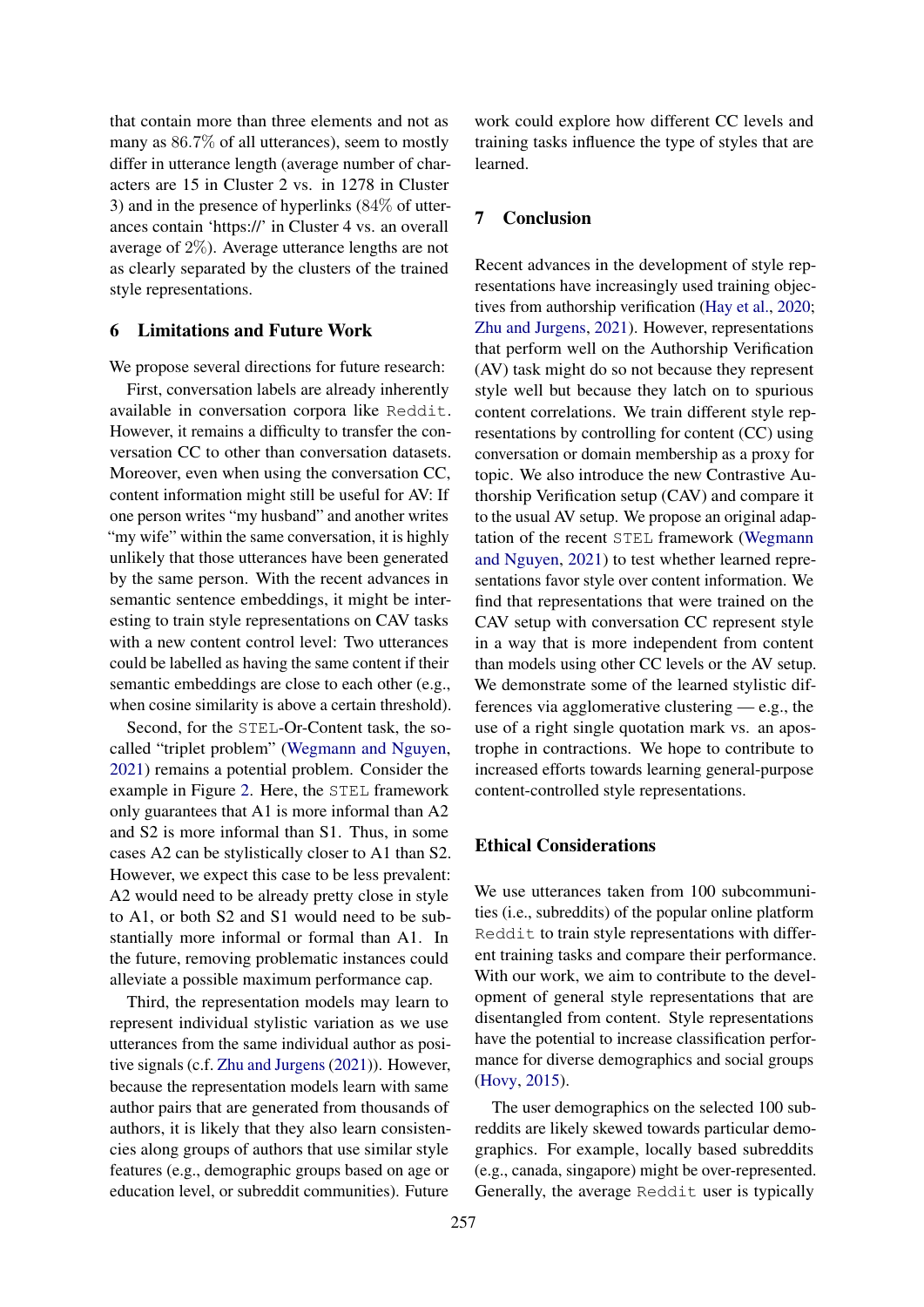more likely to be young and male.<sup>11</sup> Thus, our representations might not be representative of (English) language use across different social groups. However, experiments on the set of 100 distinct subreddits should still demonstrate the possibilities of the used approaches and methods. We hope the ethical impact [of reusing the already pub](#page-9-13)lished [Reddi](#page-9-11)t [data](#page-9-11)set (Baumgartner et al., 2020; Chang et al., 2020) to be small but acknowledge that reusing it will lead to increased visibility of data that is potentially privacy infringing. As we aggregate the styles of thousands of users to calculate style representations, we expect it to not be indicative of individual users.

We confirm to have read and that we abide by the ACL Code of Ethics.

#### Acknowledgements

We thank the anonymous ARR reviewers for their helpful comments. This research was supported by the "Digital Society - The Informed Citizen" research programme, which is (partly) financed by the Dutch Research Council (NWO), project 410.19.007. Dong Nguyen was supported by the research programme Veni with project number VI.Veni.192.130, which is (partly) financed by the Dutch Research Council (NWO).

# <span id="page-9-13"></span>References

- Ja[son Baumgartner, Savvas](https://ojs.aaai.org/index.php/ICWSM/article/view/7347) Zannettou, Brian Keegan, Megan Squire, and Jeremy Blackburn. 2020. The Pushshift Reddit dataset. In *Proceedings of the International AAAI Conference on Web and Social Media*, pages 830–839, Atlanta, USA. Association for the Advanceme[nt of Artificial Intelligence.](http://www.jstor.org/stable/4167516)
- <span id="page-9-5"></span><span id="page-9-2"></span>Allan Bell. 1984. Language style as audience design. *Language in Society*, 13(2):145–204.
- <span id="page-9-6"></span>Se[bastian Bischoff, Niklas Deckers, Marcel Schliebs,](http://arxiv.org/abs/2005.14714) [Ben Thi](http://arxiv.org/abs/2005.14714)es, Matthias Hagen, Efstathios Stamatatos, Benno Stein, and Martin Potthast. 2020. The importance of suppressing domain style in authorship analysis. *arXiv preprint 2005.14714*.
- <span id="page-9-4"></span>B[enedikt Boenninghoff, St](https://doi.org/10.1109/BigData47090.2019.9005650)effen Hessler, Dorothea Kolossa, and Robert M. Nickel. 2019a. Explainable authorship verification in social media via attentionbased similarity learning. In *2019 IEEE International Conference on Big Data (Big Data)*[, pages](https://doi.org/10.1109/ICASSP.2019.8683405) [36–45.](https://doi.org/10.1109/ICASSP.2019.8683405)
- <span id="page-9-9"></span>Benedikt Boenninghoff, Robert M. Nickel, Steffen Zeiler, and Dorothea Kolossa. 2019b. [Similarity](https://doi.org/10.18653/v1/D15-1075) [learning for authorship verification in social media.](https://doi.org/10.18653/v1/D15-1075) In *ICASSP 2019 - 2019 IEEE International Conference on Acoustics, Speech and Signal Processing (ICASSP)*, pages 2457–2461.
- <span id="page-9-8"></span>Samuel R. Bowman, Gabor Angeli, Christopher Potts, and Christopher D. Manning. 2015. A large annotated corpus for learning natural lan[guage inference.](https://doi.org/10.18653/v1/S17-2001) In *[Proceedings of the 2015 Conference on Empiri](https://doi.org/10.18653/v1/S17-2001)[cal Methods in Natural Language](https://doi.org/10.18653/v1/S17-2001) Processing*, pages 632–642, Lisbon, Portugal. Association for Computational Linguistics.
- <span id="page-9-11"></span>Daniel Cer, Mona Diab, Eneko Agirre, Iñigo Lopez-Gazpio, and Lucia Specia. 2017. SemEval-2017 task 1: Semantic textual similarity multilingual and crosslingual focused e[valuation. In](https://aclanthology.org/2020.sigdial-1.8) *Proceedings [of the 11th International](https://aclanthology.org/2020.sigdial-1.8) Workshop on Semantic Evaluation (SemEval-2017)*, pages 1–14, Vancouver, Canada. Association for Computational Linguistics.
- <span id="page-9-10"></span>Jonathan P. Chang, Caleb Chiam, Liye Fu, Andrew Wang, Justine Zhang, and Cris[tian Danescu-](https://aclanthology.org/L18-1269)Niculescu-Mizil. 2020. [ConvoKit: A toolkit for the](https://aclanthology.org/L18-1269) [analy](https://aclanthology.org/L18-1269)sis of conversations. In *Proceedings of the 21th Annual Meeting of the Special Interest Group on Discourse and Dialogue*, pages 57–60, 1st virtual meeting. Association for Computational Linguistics.
- <span id="page-9-7"></span>Alexis Conneau and Douwe Kiela. 2018. SentEval: An evaluation toolkit for universal sentence representations. In *Proceedings of the Eleventh I[nternational](https://doi.org/10.18653/v1/D17-1070) [Conference on Language Resources and Evaluation](https://doi.org/10.18653/v1/D17-1070) (LREC 2018)*, Miyazaki, Japan. European Language Resources Association (ELRA).
- <span id="page-9-3"></span>Alexis Conneau, Douwe Kiela, Holger Schwenk, Loïc Barrault, and Antoine Bordes. 2017. Supervised learning of universal sentence representations from natural language inference data. In *Proceedings of the 2017 Conference on Empirical Methods in Natural Language Processing*, pages 670–680, Copenhagen, Denmark. Association for Computational Linguistics.
- <span id="page-9-12"></span>M[alcolm Coulthard. 2004. Author identification, idi](https://doi.org/10.18653/v1/N19-1423)[olect, and](https://doi.org/10.18653/v1/N19-1423) linguistic uniqueness. *Applied linguistics*, 25(4):431–447.
- <span id="page-9-1"></span>Jacob Devlin, Ming-Wei Chang, Kenton Lee, and Kristina Toutanova. 2019. BERT: Pre-training of deep bidirectional transformers for language understanding. In *Proceedings of the 2019 Conference of the North American Chapter of the Association for Computational Linguistics: Human Language Technologies, Volume 1 (Long and Short Papers)*, pages 4171–4186, Minneapolis, Minnesota. Association for Computational Linguistics.
- <span id="page-9-0"></span>S[ara El](https://doi.org/10.18653/v1/W17-4912) Manar El and Ismail Kassou. 2014. Authorship analysis studies: A survey. *International Journal of Computer Applications*, 86(12).

<sup>11</sup>https://www.journalism.org/2016/02/25/reddit-newsusers-more-likely-to-be-male-young-and-digital-in-theirnews-preferences/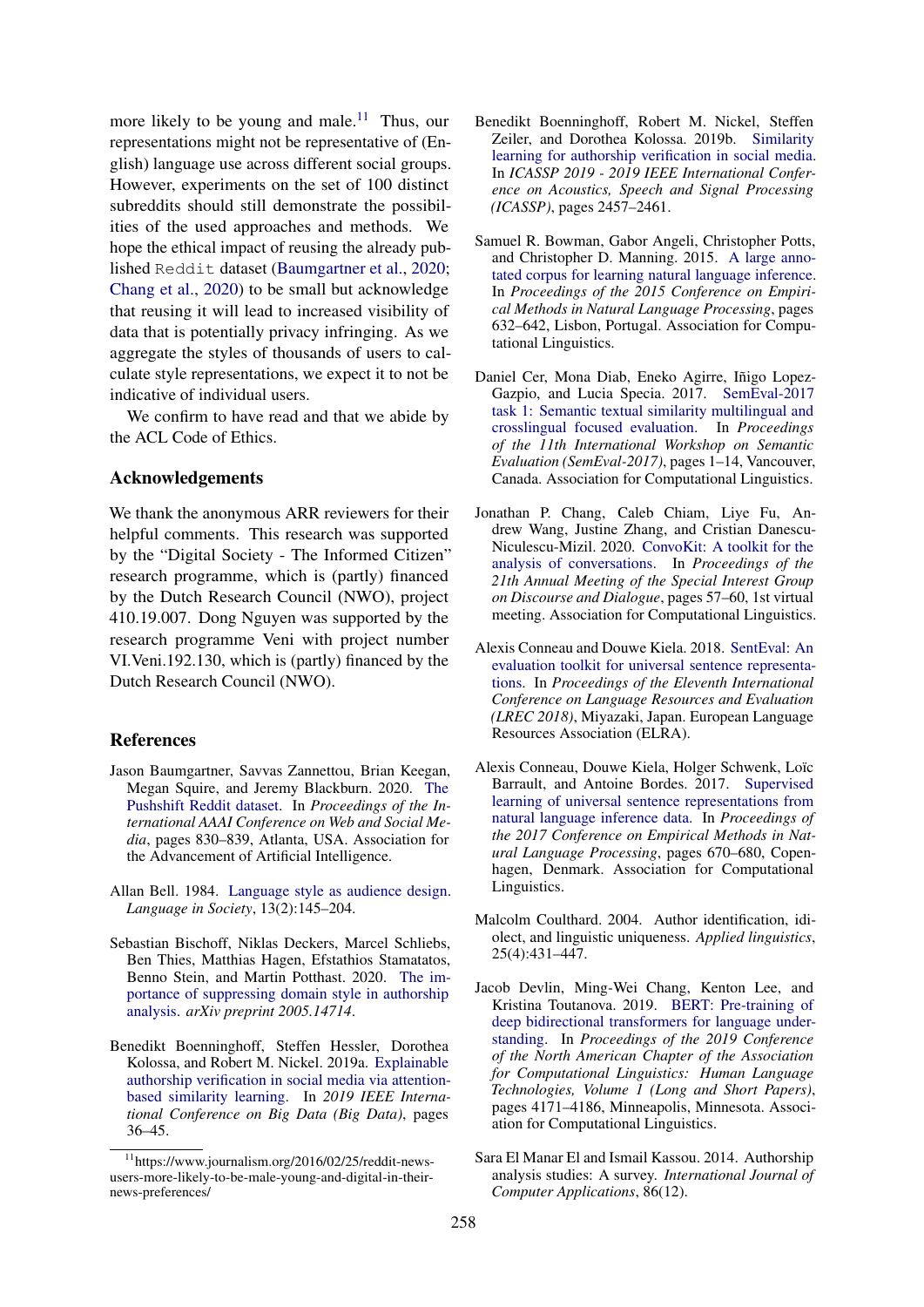- <span id="page-10-13"></span>Jessica Ficler and Yoav Goldberg. 2017. Controlling [linguistic style aspects in neural language genera](https://aclanthology.org/2021.emnlp-main.552)[tion. In](https://aclanthology.org/2021.emnlp-main.552) *Proceedings of the Workshop on Stylistic Variation*, pages 94–104, Copenhagen, Denmark. Association for Computational Linguistics.
- <span id="page-10-6"></span>Tianyu Gao, Xingcheng Yao, and Danqi Chen. 2021. SimCSE: Simple contrastive learning of sentence embeddings. In *Proceedings of the 2021 Conference on Empirical [Methods in Natural Language Process](https://doi.org/10.18653/v1/W19-8628)ing*[, pages 6894–6910, Online an](https://doi.org/10.18653/v1/W19-8628)d Punta Cana, Dominican Republic. Association for Computational Linguistics.
- <span id="page-10-12"></span>Katy Gero, Chris Kedzie, Jonathan Reeve, and Lydia Chilton. 2019. Low level linguistic controls for style transfer [and content preservation. In](https://doi.org/10.18653/v1/2021.acl-long.72) *Proceedings of [the 12th International Conference on](https://doi.org/10.18653/v1/2021.acl-long.72) Natural Language Generation*, pages 208–218, Tokyo, Japan. Association for Computational Linguistics.
- <span id="page-10-1"></span>John Giorgi, Osvald Nitski, Bo Wang, and Gary Bader. 2021. DeCLUTR: Deep contrastive learning for unsupervised textual representations. In *Proceedings of the 59th Annual Meeting of the Association for C[omputational Linguistics and the 11th Interna](https://ojs.aaai.org/index.php/ICWSM/article/view/13992)[tion](https://ojs.aaai.org/index.php/ICWSM/article/view/13992)al Joint Conference on Natural Language Processing (Volume 1: Long Papers)*, pages 879–895, Online. Association for Computational Linguistics.
- <span id="page-10-11"></span>Sumit Goswami, Sudeshna Sarkar, and Mayur Rustagi. 2009. [Stylometric analysis of bloggers' age and gen](https://doi.org/10.1109/CVPR.2006.100)[der. In](https://doi.org/10.1109/CVPR.2006.100) *Proceedings of the International AAAI Conference on Web and Social Media (Volume 3)*, pages 214–217.
- <span id="page-10-7"></span>Raia Hadsell, Sumit Chopra, and Yann LeCun. 2006. Dime[nsionality reduction by learning an invariant](https://doi.org/10.1145/3339252.3340508) [mapping. In](https://doi.org/10.1145/3339252.3340508) *IEEE Computer Society Conference on Computer Vision and Pattern Recognition - Volume 2 (CVPR'06)*, pages 1735–1742.
- <span id="page-10-18"></span>Oren Halvani, Christian Winter, and Lukas Graner. 2019. Assessing the applicability of authorship verification methods. In *Proceedings of the 14th International Conference on Availability, Reliability and Security (ARES '19)*, New York, NY, USA. Association for Computing Machinery.
- <span id="page-10-5"></span>Charles R. Harris, K. Jarrod Millman, Stéfan J. van der Walt, Ralf Gommers, Pauli Virtanen, David Cournapeau, Eric Wieser, Julian Taylor, Sebastian Berg, Nathaniel J. S[mith, Robert Kern, Matti](https://doi.org/10.1038/s41586-020-2649-2) [Picus, S](https://doi.org/10.1038/s41586-020-2649-2)tephan Hoyer, Marten H. van Kerkwijk, Matthew Brett, Allan Haldane, Jaime Fernández del Río, Mark Wiebe, Pearu Peterson, Pierre Gérard-Marchant, Kevin Sheppar[d, Tyler Reddy, Warren](https://doi.org/10.18653/v1/2020.wnut-1.30) [Weckesser, Ham](https://doi.org/10.18653/v1/2020.wnut-1.30)eer Abbasi, Christoph Gohlke, and Travis E. Oliphant. 2020. Array programming with NumPy. *Nature*, 585(7825):357–362.
- <span id="page-10-17"></span>Julien Hay, Bich-Lien Doan, Fabrice Popineau, and Ouassim Ait Elhara. 2020. [Representation learning](https://doi.org/10.3115/v1/P15-1073) [of writing style. In](https://doi.org/10.3115/v1/P15-1073) *Proceedings of the Sixth Workshop on Noisy User-generated Text (W-NUT 2020)*,

pages 232–243, Online. Association for Computational Linguistics.

- <span id="page-10-9"></span>Dirk Hovy. 2015. Demographic factors improve classification performance. In *Proceedings of the 53rd Annual Meeting of the Association for Computational Linguistics and the 7th International Joint Conference on Natural Language Processing (Volume 1: Long Papers)*, pages 752–762, Beijing, China. Association for Computational Linguistics.
- <span id="page-10-16"></span>Zhiqiang Hu, Roy Ka-Wei Lee, Lei Wang, Ee-peng Lim, and Bo Dai. 2020. Deepstyle: User style embedding for authorship attribution of short texts. In *Web and Big Data*[, pages 221–229, Cham. Springer](http://ceur-ws.org/Vol-2936/#paper-147) [International Publishing.](http://ceur-ws.org/Vol-2936/#paper-147)
- <span id="page-10-8"></span>Mike Kestemont, Enrique Manjavacas, Ilia Markov, Janek Bevendorff, Matti Wiegmann, Efstathios Stamatatos, Benno Stein, and Martin Potthast. 2021. Overview of the cross-domain authorship verification task at PAN 2021. In *Proceedings of the Working Notes of CLEF 2021*, pages 1743–1759, Bucharest, Romania.
- <span id="page-10-10"></span>Marina Litvak. 2019. Dee[p dive into authorship verifi](https://doi.org/10.1007/978-3-030-60276-5_28)[cation of email messages with convolutional neural](https://doi.org/10.1007/978-3-030-60276-5_28) network. In *5th International Conference on Information Management and Big Data*, pages 129–136, Lima, Peru. Springer International Publishing.
- <span id="page-10-14"></span>Tatiana Litvinova. 2020. Stylometrics features under [domain shift: Do they really "context-independent"?](https://aclanthology.org/2021.emnlp-main.185) In *22nd International Conference on Speech and Computer*, pages 279–290, Cham. Springer International Publishing.
- <span id="page-10-15"></span>Che Liu, Rui Wang, Jinghua Liu, Jian Sun, Fei Huang, and Luo Si. 2021. DialogueCSE: Dialogue-based contrastive learning of sentence embeddings. In *Proceedings of the 2021 Conference on Empirical Meth[ods in Natural Language Processing](http://arxiv.org/abs/1907.11692)*, pages 2396– [2406, Onl](http://arxiv.org/abs/1907.11692)ine and Punta Cana, Dominican Republic. Association for Computational Linguistics.
- <span id="page-10-4"></span>Yi[nhan Liu, Myle Ott, Naman Goyal, Jingfei Du, Man](http://www.jstor.org/stable/30204503)[dar Joshi, Danq](http://www.jstor.org/stable/30204503)i Chen, Omer Levy, Mike Lewis, Luke Zettlemoyer, and Veselin Stoyanov. 2019. RoBERTa: A robustly optimized BERT pretraining approach. *arXiv preprint 1907.11692*.
- <span id="page-10-3"></span>Colin [Martindale and Dean McKenzie. 1995.](https://doi.org/10.1145/3132039) On [the u](https://doi.org/10.1145/3132039)tility of content analysis in author attribution: "the federalist". *Computers and the Humanities*, 29(4):259–270.
- <span id="page-10-0"></span>Te[mpestt Neal, Kalaivani Sundararajan, Aneez Fatima,](https://doi.org/10.18653/v1/2021.naacl-main.50) Yiming Yan, Yingfei Xiang, and Damon Woodard. 2017. Surveying stylometry techniques and applications. *ACM Computing Surveys*, 50(6).
- <span id="page-10-2"></span>Dong Nguyen, Laura Rosseel, and Jack Grieve. 2021. On learning and representing social meaning in NLP: a soci[olinguistic perspective. In](https://doi.org/10.18653/v1/D17-1299) *Proceedings of the [2021 Conference of the North American Chapter of](https://doi.org/10.18653/v1/D17-1299)*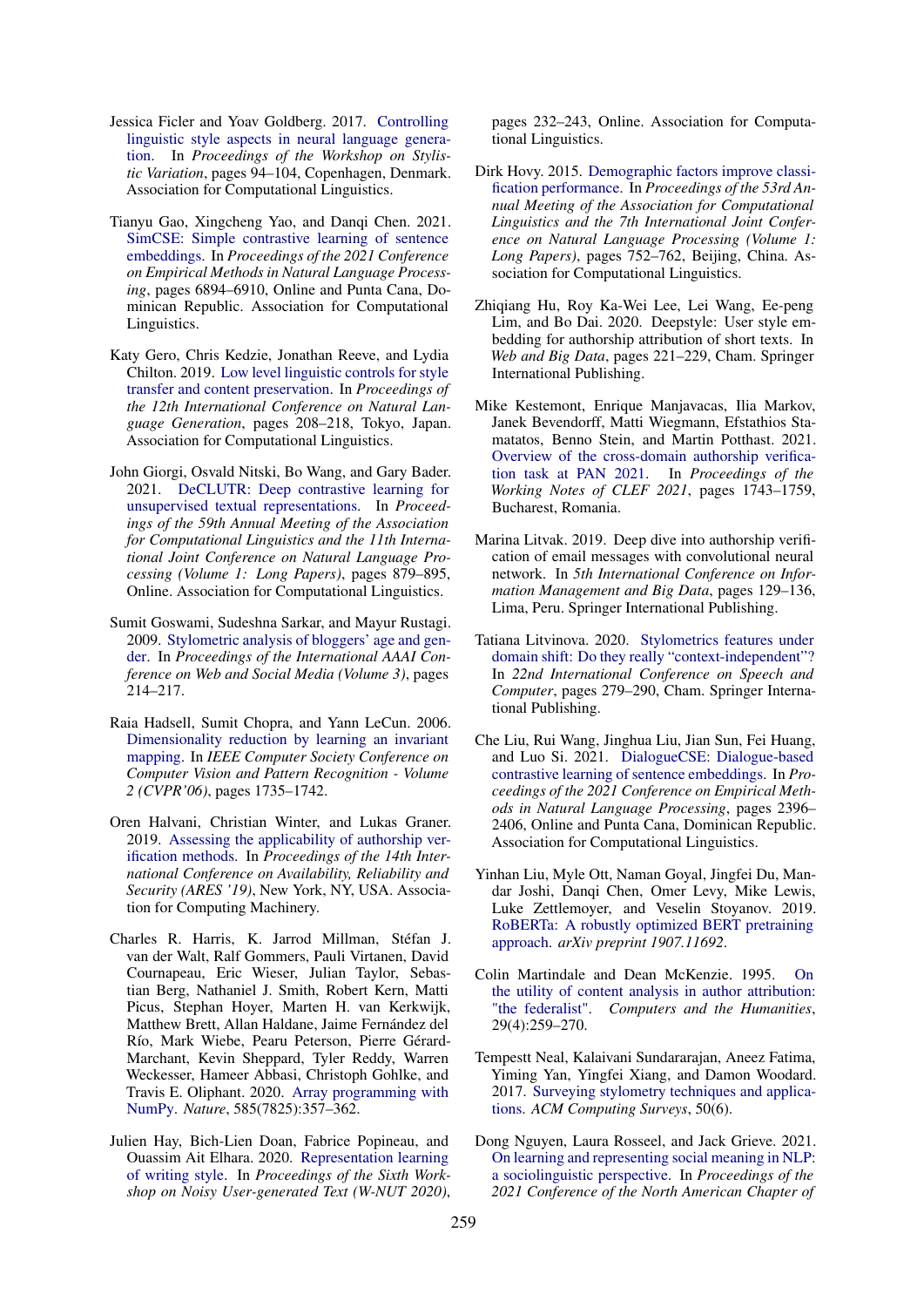*the Association for Computational Linguistics: Human Language Technologies*, pages 603–612, Online. Association for Computational Linguistics.

- <span id="page-11-15"></span>Xing Niu, Marianna Martindale, and Marine Carpuat. 2017. A study of style in machine translation: Controlling the formality of machine translation output. In *Proceedings of the 2017 Conference on Empirical Methods in Natural Language Processing*, pages 2814–2819, Copenhagen, Denmark. Association for Computational Linguistics.
- <span id="page-11-2"></span>F. Pedregosa, G. Varoquaux, A. Gramfort, V. Michel, B. Thirion, O. Grisel, M. Blondel, P. Prettenhofer, R. Weiss, V. Dubourg, J. Vanderplas, A. Passos, [D. Cournapeau, M. Brucher, M. Perrot, and E. Duch](https://doi.org/10.18653/v1/S18-2023)[esnay. 2](https://doi.org/10.18653/v1/S18-2023)011. Scikit-learn: Machine learning in Python. *Journal of Machine Learning Research*, 12:2825–2830.
- <span id="page-11-11"></span>Adam Poliak, Jason Naradowsky, Aparajita Haldar, Rachel Rudinger, and Benjamin Van Durme[. 2018.](https://doi.org/10.1145/3200947.3201013) [Hypothesis only baselines in natural langu](https://doi.org/10.1145/3200947.3201013)age inference. In *Proceedings of the Seventh Joint Conference on Lexical and Computational Semantics*, pages 180–191, New Orleans, Louisiana. Association for Computational Linguistics.
- <span id="page-11-1"></span>Nektaria Potha and Efstathios Stamatatos. 2018. [Intrin](https://aclanthology.org/E17-1101)[sic author verification using topic modeling. In](https://aclanthology.org/E17-1101) *Pro[ceedin](https://aclanthology.org/E17-1101)gs of the 10th Hellenic Conference on Artificial Intelligence*, SETN '18, New York, NY, USA. Association for Computing Machinery.
- <span id="page-11-0"></span>Ella Rabinovich, Raj Nath Patel, Shachar Mirkin, Lucia Specia, and Shuly Wintner. 2017. Personalized machine translation: [Preserving original author](https://doi.org/10.1145/1871985.1871993) traits. In *Proceedings of the 15th Conference of the [European Chapter](https://doi.org/10.1145/1871985.1871993) of the Association for Computational Linguistics: Volume 1, Long Papers*, pages 1074–1084, Valencia, Spain. Association for Computational Linguistics.
- <span id="page-11-12"></span>Delip Rao, David Yarowsky, Abhishek S[hreevats, and](https://doi.org/10.18653/v1/N18-1012) Manaswi Gupta. 2010. [Classifying latent user at](https://doi.org/10.18653/v1/N18-1012)tributes in Twitter. In *[Proceedings of the 2nd In](https://doi.org/10.18653/v1/N18-1012)[ternatio](https://doi.org/10.18653/v1/N18-1012)nal Workshop on Search and Mining User-Generated Contents*, SMUC '10, page 37–44, New York, NY, USA. Association for Computing Machinery.
- <span id="page-11-4"></span>Sudha Rao and Joel Tetreault. 2018. Dear sir or madam, may I introduce the GYAFC dataset: Corpus, benchmarks and metrics for form[ality style](https://doi.org/10.18653/v1/D19-1410) transfer. In *[Proceedings of the 2018 Conference of](https://doi.org/10.18653/v1/D19-1410) [the North](https://doi.org/10.18653/v1/D19-1410) American Chapter of the Association for Computational Linguistics: Human Language Technologies, Volume 1 (Long Papers)*, pages 129–140, New Orleans, Louisiana. Association for Computational Linguistics.
- <span id="page-11-7"></span>Nils Reimers and Iryna Gurevych. 2019. Sentence-BERT: Sentence embeddings using Si[amese BERT](https://doi.org/https://doi.org/10.1016/j.csl.2021.101241)networks. In *[Proceedings of the 2019 Confer](https://doi.org/https://doi.org/10.1016/j.csl.2021.101241)ence on Empirical Methods in Natural Language Processing*

<span id="page-11-10"></span>*and the 9th International Joint Conference on Natural L[anguage Processing \(EMNLP-IJCNLP\)](https://aclanthology.org/C18-1029)*, pages [3982–3992, Hong Kong, Chi](https://aclanthology.org/C18-1029)na. Association for Computational Linguistics.

- <span id="page-11-6"></span>Chakaveh Saedi and Mark Dras. 2021. Siamese networks for large-scale author identification. *Computer Speech & Language*, 70:101241.
- Yunita [Sari, Mark Stevenson, and Andreas Vlachos.](https://aclanthology.org/E17-2106) 2018. [Topic or style? Ex](https://aclanthology.org/E17-2106)ploring the most useful features for authorship attribution. In *Proceedings of the 27th International Conference on Computational Linguistics*, pages 343–353, Santa Fe, New Mexico, USA. Association for Computational Linguistics.
- <span id="page-11-8"></span>Prasha Shrestha, Sebastian [Sierra, Fabio González,](https://doi.org/10.1002/asi.23968) [Manuel Montes, Paolo Rosso, and Thamar S](https://doi.org/10.1002/asi.23968)olorio. 2017. Convolutional neural networks for authorship attribution of short texts. In *Proceedings of the 15th Conference of the European Chapter of the Association for Computational Linguistics: Volume 2, Short Papers*[, pages 669–674, Valencia, Spain. Assoc](https://aclanthology.org/C18-1238)iation for Computational Linguistics.
- <span id="page-11-3"></span>Efstathios Stamatatos. 2017. Masking topic-related information to enhance authorship attribution. *Journal of the Association for Information Science and Technology*, 69(3):461–473.
- <span id="page-11-14"></span>Kalaivani Sundararajan and Damon Woodard. 2018. What represents "style" in authorship attribution? In *Proceedings of the 27th International Conference on Computational Linguistics*, pages 2814–2822, Santa Fe, New Mexico, USA. Association for Computational Linguistics.
- <span id="page-11-5"></span>Pauli Virtanen, Ralf Gommers, Travis E. Oliphant, Matt Haberland, Tyler Reddy, David Cournapeau, Evgeni Burovski, Pearu Peterson, Warren Weckesser, [Jonathan Bright, Stéfan J. van der Walt,](https://doi.org/10.1038/s41592-019-0686-2) [Matthew Brett, Joshua Wilson, K](https://doi.org/10.1038/s41592-019-0686-2). Jarrod Millman, Nikolay Mayorov, Andrew R. J. Nelson, Eric Jones, Robert Kern, Eric Larson, C J Carey, ˙Ilhan Polat, Yu Feng, Eric W. Moore, Jake [VanderPlas,](https://aclanthology.org/2021.emnlp-main.569) [Denis Laxalde, Josef Perktold, Robert Cimrman,](https://aclanthology.org/2021.emnlp-main.569) [Ian Henriksen, E. A. Quin](https://aclanthology.org/2021.emnlp-main.569)tero, Charles R. Harris, Anne M. Archibald, Antônio H. Ribeiro, Fabian Pedregosa, Paul van Mulbregt, and SciPy 1.0 Contributors. 2020. SciPy 1.0: Fundamental Algorithms for Scientific Computing in Python. *Nature Methods*, 17:261–272.
- <span id="page-11-9"></span>Anna We[gmann and Dong Nguyen. 2021.](https://doi.org/10.18653/v1/N18-1101) Does it cap[ture STEL? A modular, similarity-bas](https://doi.org/10.18653/v1/N18-1101)ed linguistic style evaluation framework. In *Proceedings of the 2021 Conference on Empirical Methods in Natural Language Processing*, pages 7109–7130, Online and Punta Cana, Dominican Republic. Association for Computational Linguistics.
- <span id="page-11-13"></span>Adina Williams, Nikita Nangia, and Samuel Bowman. 2018. A broad-coverage challenge corpus for sentence understanding through inference. In *[Proceed](https://doi.org/10.1162/tacl_a_00107)[ings of the 2018 Conference of the North American](https://doi.org/10.1162/tacl_a_00107)*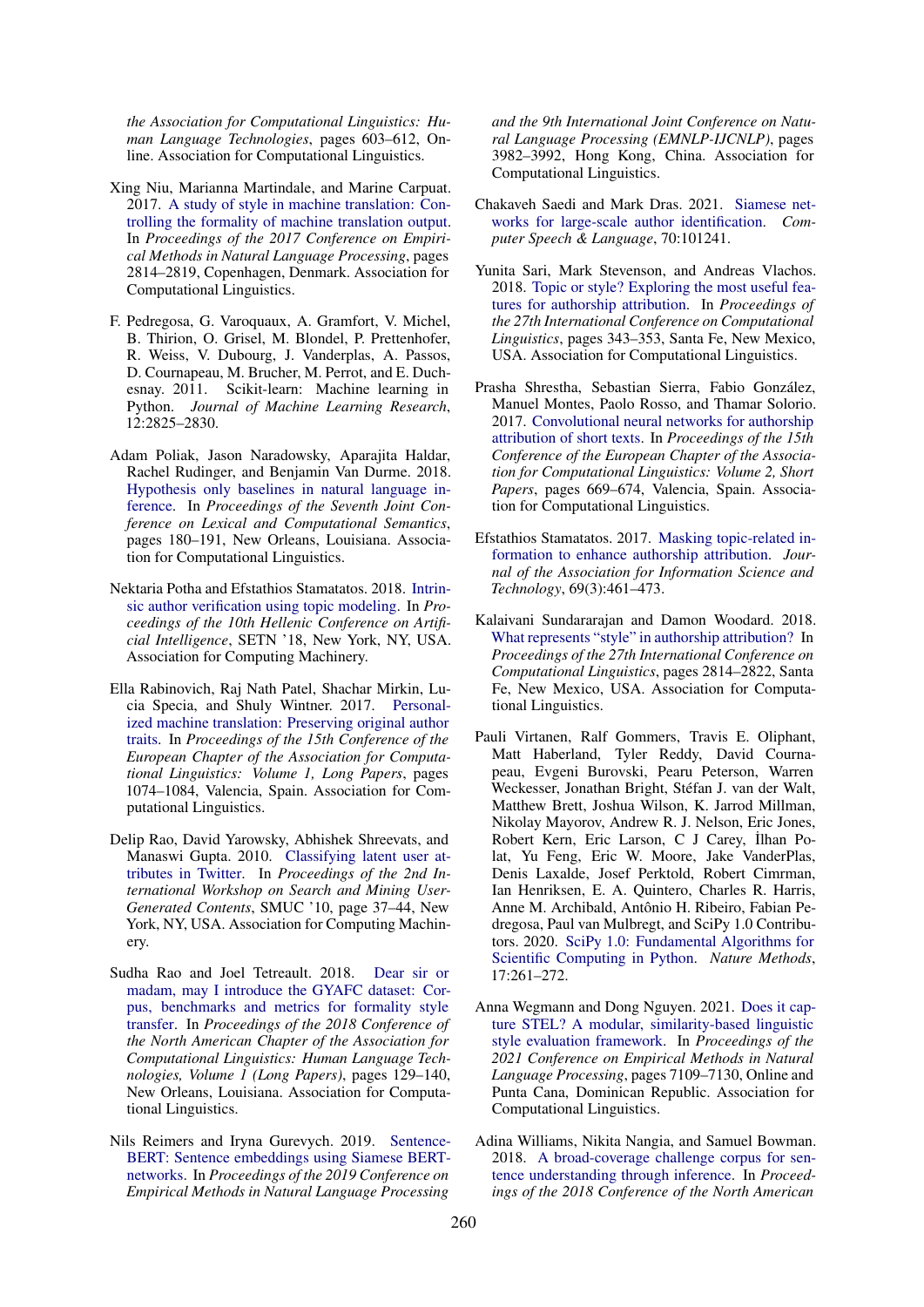<span id="page-12-1"></span>*Chapter of the Association for Computational Linguistics: Human Language Technologies, Volume 1 (Long Papers)*, pages 1112–1122, New Orleans, Louisiana. Association for Computational Linguistics.

- W[ei Xu, Courtney Napoles, Ellie Pavlick, Quanze](https://doi.org/10.18653/v1/W18-3022) Chen, and Chris Callison-Burch. 2016. Optimizing statistical machine translation for text simplification. *Transactions of the Association for Computational Linguistics*, 4:401–415.
- <span id="page-12-0"></span>Yinfei Yang, Steve Yuan, Daniel Ce[r, Sheng-yi Kong,](https://aclanthology.org/2021.emnlp-main.25) [Noah Constant, Petr Pilar, Heming Ge, Yun-Hsuan](https://aclanthology.org/2021.emnlp-main.25) [Sung, Brian Strope, and Ray Kurzweil. 2018.](https://aclanthology.org/2021.emnlp-main.25) Learning semantic textual similarity from conversations. In *Proceedings of The Third Workshop on Representation Learning for NLP*, pages 164–174, Melbourne, Australia. Association for Computational Linguistics.
- Jian Zhu and David Jurgens. 2021. Idiosyncratic but not arbitrary: Learning idiolects in online registers reveals distinctive yet consistent individual styles. In *Proceedings of the 2021 Conference on Empirical Methods in Natural Language Processing*, pages 279–297, Online and Punta Cana, Dominican Republic. Association for Computational Linguistics.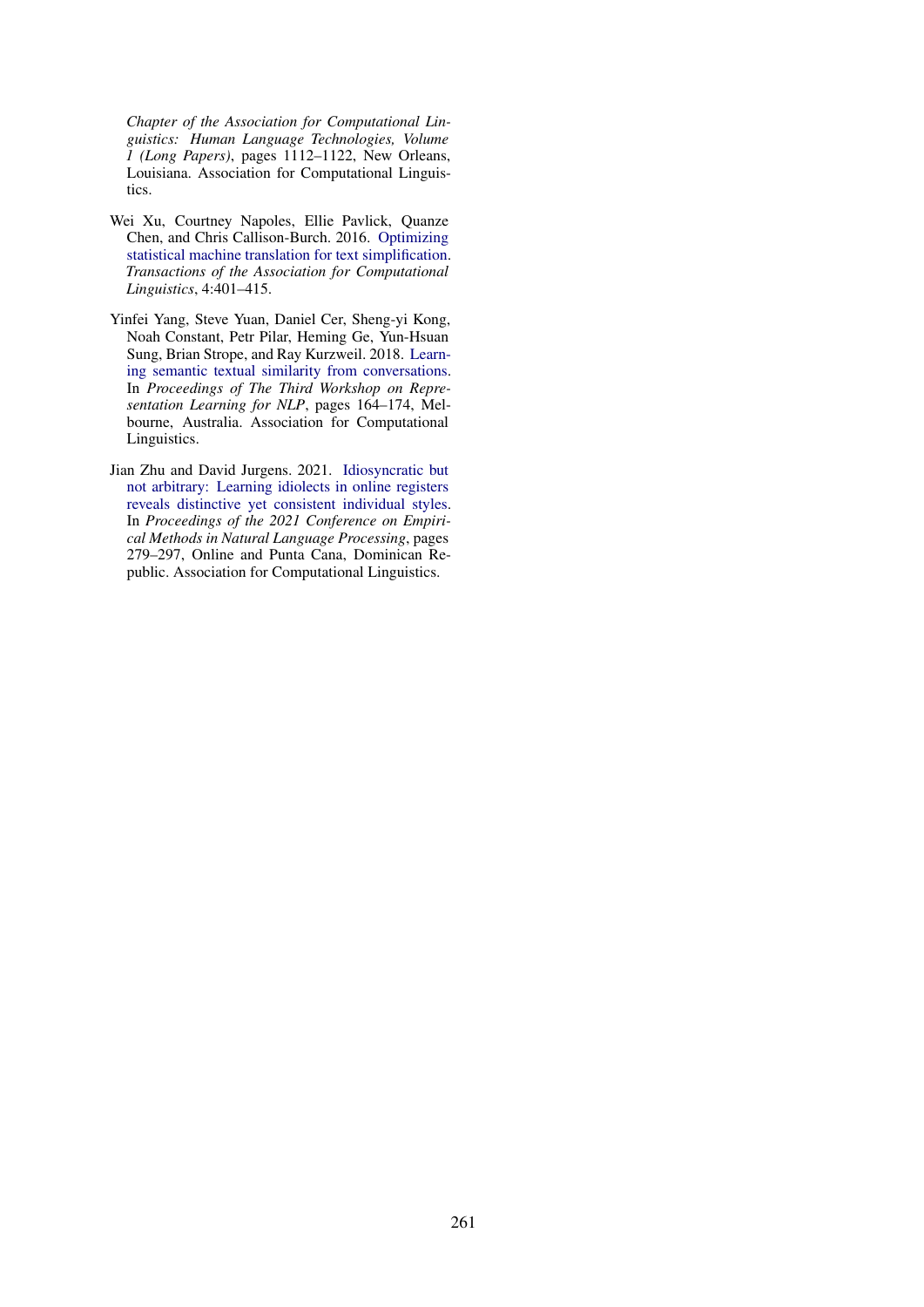### <span id="page-13-0"></span>A Results on the Development Set

### A.1 Hyperparameter Tuning

We evaluated contrastive (on the AV training setup), triple (on the CAV training setup) and online contrastive loss (on the AV training setup) using implementations from Sentence-Transformers. We experiment with the loss hyperparameter "margin" with values of 0.4, 0.5, 0.6 for the uncased BERT model [\(Devlin et al.,](#page-9-12) [2019\)](#page-9-12) on the domain training data. Results are displayed in Figure [6.](#page-13-1) Contrastive and triplet loss perform better than online contrastive loss. The margin value only has a small influence on the performance scores. Based on these results, we decided to run all further models only with the contrastive and triplet loss functions and a margin value of 0.5.

<span id="page-13-1"></span>

|                  | conversation |      | domain     |      | no   |      |
|------------------|--------------|------|------------|------|------|------|
|                  | <b>CAV</b>   | AV   | <b>CAV</b> | AV   | CAV  | AV   |
|                  | acc          | auc  | acc        | auc  | acc  | auc  |
| c <sub>0.4</sub> | 0.63         | 0.63 | 0.68       | 0.68 | 0.71 | 0.71 |
| c(0.5)           | 0.63         | 0.63 | 0.68       | 0.68 | 0.71 | 0.71 |
| $c\ge 0.6$       | 0.62         | 0.63 | 0.68       | 0.68 | 0.71 | 0.71 |
| $t \, 0.4$       | 0.63         | 0.62 | 0.68       | 0.67 | 0.70 | 0.70 |
| $t \, 0.5$       | 0.64         | 0.64 | 0.68       | 0.68 | 0.70 | 0.70 |
| t 0.6            | 0.63         | 0.63 | 0.67       | 0.67 | 0.70 | 0.70 |
| c-on $0.4$       | 0.58         | 0.58 | 0.64       | 0.64 | 0.67 | 0.67 |
| $c$ -on $0.5$    | 0.58         | 0.58 | 0.64       | 0.64 | 0.67 | 0.67 |
| $c$ -on $0.6$    | 0.58         | 0.58 | 0.64       | 0.64 | 0.67 | 0.67 |

Table 6: Hyperparameter-tuning results on the dev AV and CAV datasets with varying content control. Results for BERT uncased trained on the contrastive authorship verification tasks (CAV). With different loss functions (contrastive - c, triple - t, contrastive online c-on) and margin values (0.4, 0.5, 0.6). For each dev set (conversation, domain and no content control), we display the accuracy of the models for the CAV task and the AUC for the authorship verification task (AV). For each dev set and CAV/AV setup, the best performance is boldfaced. contrastive and triple loss behave comparable. The margin value only has a small influence.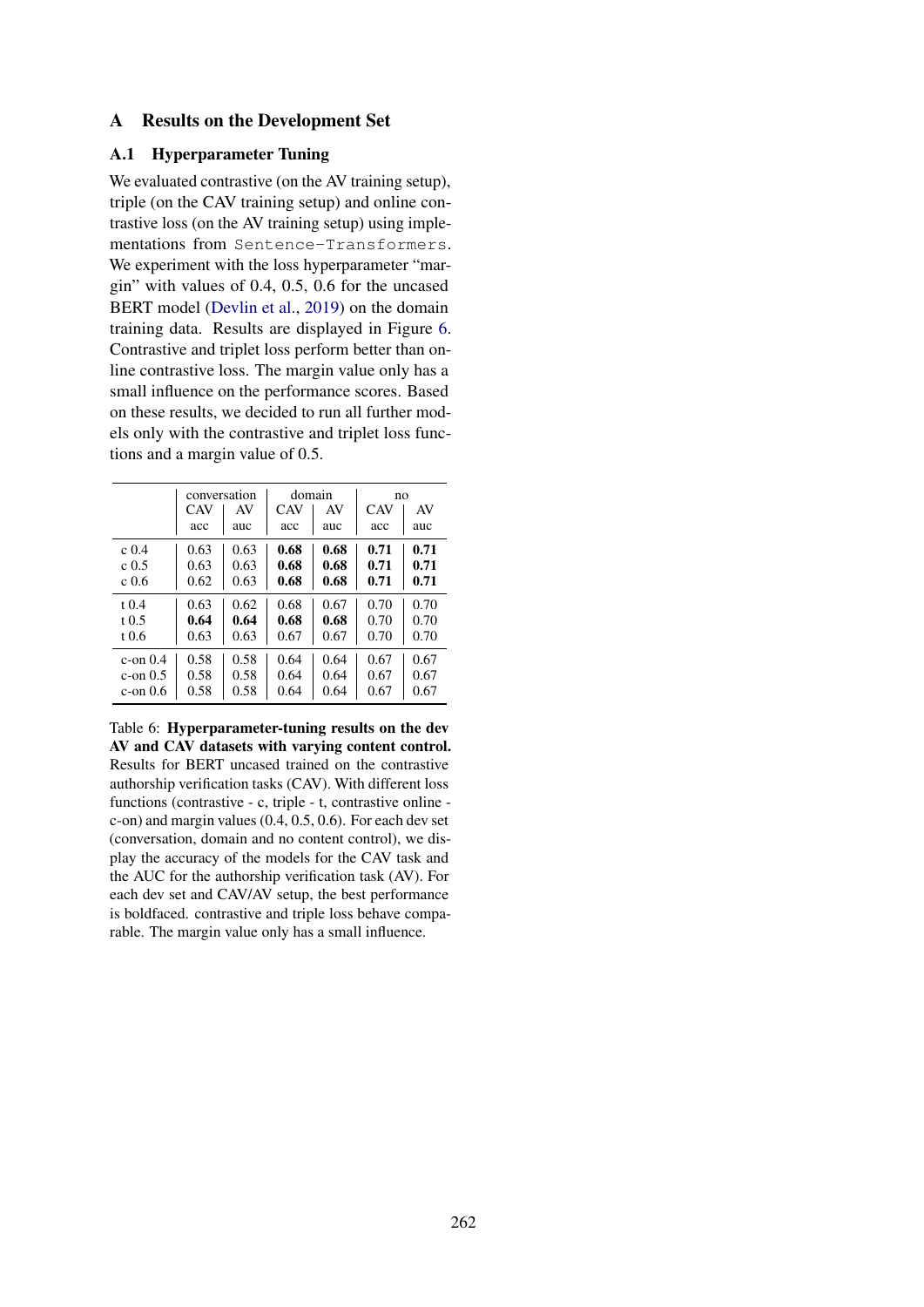<span id="page-14-0"></span>

|              |                       | conv       |                  | sub               |                  | no                |                  |           | conv |      | sub       |      | no        |
|--------------|-----------------------|------------|------------------|-------------------|------------------|-------------------|------------------|-----------|------|------|-----------|------|-----------|
|              |                       | CAV<br>acc | AV<br><b>AUC</b> | <b>CAV</b><br>acc | AV<br><b>AUC</b> | <b>CAV</b><br>acc | AV<br><b>AUC</b> | AV<br>thr | acc  | thr  | AV<br>acc | thr  | AV<br>acc |
|              | bert                  | 0.52       | 0.51             | 0.59              | 0.57             | 0.64              | 0.61             | 0.82      | 0.51 | 0.70 | 0.55      | 0.69 | 0.58      |
|              | <b>BERT</b>           | 0.53       | 0.52             | 0.59              | 0.57             | 0.63              | 0.60             | 0.86      | 0.51 | 0.85 | 0.55      | 0.85 | 0.58      |
|              | RoBERTa               | 0.53       | 0.53             | 0.58              | 0.57             | 0.63              | 0.61             | 0.96      | 0.52 | 0.97 | 0.55      | 0.97 | 0.58      |
|              | bert $c$ 0.5          | 0.65       | 0.66             | 0.66              | 0.67             | 0.68              | 0.68             | 0.72      | 0.61 | 0.73 | 0.62      | 0.73 | 0.63      |
|              | bert $t$ 0.5          | 0.65       | 0.66             | 0.66              | 0.67             | 0.67              | 0.68             | 0.27      | 0.61 | 0.27 | 0.62      | 0.29 | 0.63      |
| $\mathbf{C}$ | BERT c 0.5            | 0.66       | 0.67             | 0.67              | 0.68             | 0.69              | 0.70             | 0.24      | 0.62 | 0.28 | 0.63      | 0.26 | 0.64      |
|              | BERT <sub>t</sub> 0.5 | 0.66       | 0.67             | 0.67              | 0.68             | 0.68              | 0.69             | 0.72      | 0.62 | 0.73 | 0.63      | 0.73 | 0.64      |
|              | RoBERTa c 0.5         | 0.69       | 0.70             | 0.70              | 0.71             | 0.70              | 0.72             | 0.72      | 0.64 | 0.72 | 0.64      | 0.73 | 0.65      |
|              | RoBERTa t 0.5         | 0.68       | 0.69             | 0.69              | 0.70             | 0.70              | 0.70             | 0.30      | 0.63 | 0.31 | 0.64      | 0.32 | 0.64      |
|              | bert $c$ 0.5          | 0.63       | 0.63             | 0.68              | 0.68             | 0.71              | 0.71             | 0.73      | 0.59 | 0.73 | 0.63      | 0.73 | 0.65      |
|              | bert t 0.5            | 0.64       | 0.64             | 0.68              | 0.68             | 0.70              | 0.70             | 0.16      | 0.60 | 0.19 | 0.63      | 0.19 | 0.64      |
| ${\bf S}$    | BERT <sub>t</sub> 0.5 | 0.65       | 0.65             | 0.68              | 0.68             | 0.71              | 0.71             | 0.20      | 0.61 | 0.27 | 0.63      | 0.23 | 0.65      |
|              | BERT c 0.5            | 0.64       | 0.65             | 0.69              | 0.69             | 0.71              | 0.72             | 0.74      | 0.60 | 0.74 | 0.64      | 0.72 | 0.66      |
|              | RoBERTa c 0.5         | 0.67       | 0.68             | 0.71              | 0.72             | 0.73              | 0.74             | 0.72      | 0.63 | 0.72 | 0.65      | 0.72 | 0.67      |
|              | RoBERTa t 0.5         | 0.68       | 0.68             | 0.70              | 0.70             | 0.72              | 0.73             | 0.22      | 0.63 | 0.24 | 0.65      | 0.19 | 0.66      |
|              | bert $c-0.5$          | 0.55       | 0.54             | 0.63              | 0.62             | 0.76              | 0.76             | 0.76      | 0.53 | 0.77 | 0.58      | 0.74 | 0.69      |
|              | bert $t-0.5$          | 0.55       | 0.54             | 0.62              | 0.61             | 0.74              | 0.75             | 0.14      | 0.53 | 0.37 | 0.57      | 0.24 | 0.68      |
| $\mathbf{r}$ | BERT c 0.5            | 0.57       | 0.56             | 0.64              | 0.63             | 0.76              | 0.77             | 0.40      | 0.54 | 0.35 | 0.59      | 0.23 | 0.69      |
|              | BERT <sub>t</sub> 0.5 | 0.58       | 0.56             | 0.64              | 0.62             | 0.75              | 0.75             | 0.74      | 0.54 | 0.76 | 0.59      | 0.74 | 0.69      |
|              | RoBERTa c 0.5         | 0.59       | 0.58             | 0.65              | 0.64             | 0.77              | 0.78             | 0.80      | 0.56 | 0.77 | 0.60      | 0.74 | 0.71      |
|              | RoBERTa t 0.5         | 0.59       | 0.57             | 0.65              | 0.63             | 0.77              | 0.77             | 0.38      | 0.55 | 0.34 | 0.59      | 0.19 | 0.66      |

(a) CAV and AV Performance

(b) Details on the AV results

Table 7: (Dev) Results. We display the accuracy of the models for the contrastive authorship verification (CAV) setup and the AUC for the authorship verification (AV) setup on each dev set (conversation, domain and no). We show results for 18 fine-tuned models: BERT uncased (bert), RoBERTa and BERT cased trained with the conversation, domain and no content control. With different loss functions (contrastive - c, triple - t) and margin values (0.4, 0.5, 0.6). For the AV task, we also display the optimal threshold according to AUC (thr) and its matching accuracy. Generally, RoBERTa models perform the best with increasing performance from conversation to domain to random. Accuracies for< CAV are higher than for AV. Models perform the best on the task they have been trained on. Contrastive and Triple loss seem to behave comparable. Best performance per dev set and CAV/AV task is boldfaced.

#### A.2 Detailed Results on the Development Sets

We display the performance of further fine-tuned models on the dev sets in Table [7.](#page-14-0) RoBERTa [\(Liu](#page-10-15) [et al.,](#page-10-15) [2019\)](#page-10-15) generally performs better than the uncased and cased BERT model [\(Devlin et al.,](#page-9-12) [2019\)](#page-9-12). Performance for the triplet and contrastive loss functions are comparable. We only use RoBERTa models in the main paper and both contrastive and triplet loss as a result.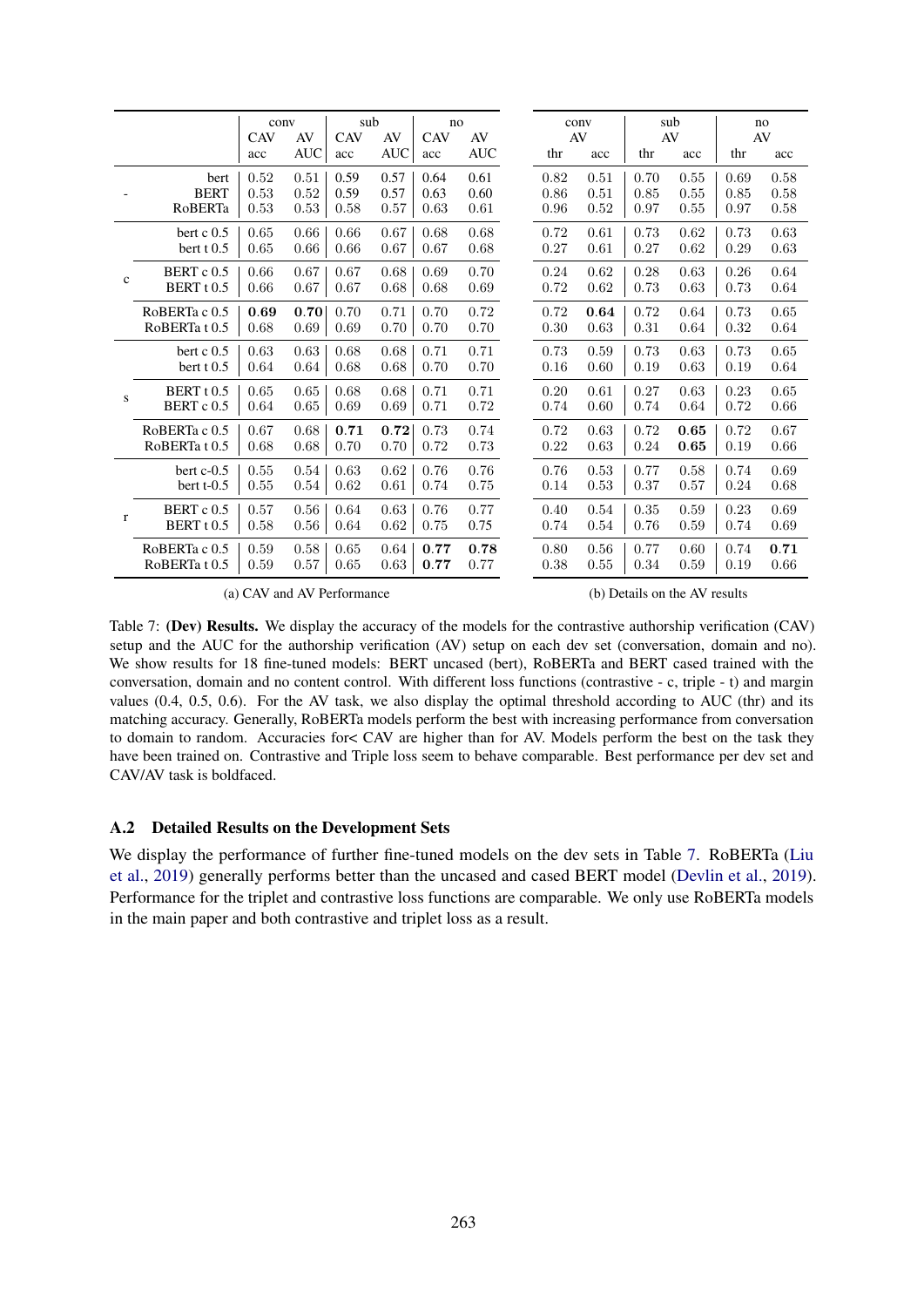<span id="page-15-0"></span>

| train data | model                      | all  |       | formal      |       | complex     |       | nb3r |       | c'tion      |       |
|------------|----------------------------|------|-------|-------------|-------|-------------|-------|------|-------|-------------|-------|
|            |                            | STEL | $O-C$ | <b>STEL</b> | $O-C$ | <b>STEL</b> | $O-C$ | STEL | $O-C$ | <b>STEL</b> | $O-C$ |
|            | <b>BERT</b> uncased (bert) | 0.75 | 0.03  | 0.76        | 0.05  | 0.70        | 0.00  | 0.93 | 0.09  | 1.00        | 0.00  |
|            | <b>BERT</b> cased (BERT)   | 0.78 | 0.05  | 0.80        | 0.10  | 0.71        | 0.00  | 0.92 | 0.11  | 1.00        | 0.00  |
| conv.      | bert $c$ 0.5               | 0.68 | 0.21  | 0.72        | 0.40  | 0.59        | 0.07  | 0.73 | 0.06  | 1.00        | 0.01  |
|            | bert $t$ 0.5               | 0.68 | 0.30  | 0.71        | 0.52  | 0.61        | 0.15  | 0.72 | 0.05  | 0.99        | 0.06  |
|            | BERT c 0.5                 | 0.73 | 0.32  | 0.83        | 0.62  | 0.60        | 0.19  | 0.67 | 0.06  | 1.00        | 0.00  |
|            | BERT <sub>t</sub> 0.5      | 0.73 | 0.37  | 0.79        | 0.66  | 0.63        | 0.15  | 0.74 | 0.05  | 1.00        | 0.15  |
| domain     | bert $c$ 0.4               | 0.70 | 0.12  | 0.76        | 0.26  | 0.61        | 0.01  | 0.72 | 0.02  | 1.00        | 0.00  |
|            | bert $c$ 0.5               | 0.69 | 0.13  | 0.74        | 0.27  | 0.59        | 0.01  | 0.68 | 0.05  | 1.00        | 0.00  |
|            | bert $c$ 0.6               | 0.70 | 0.13  | 0.76        | 0.26  | 0.61        | 0.01  | 0.72 | 0.04  | 1.00        | 0.00  |
|            | bert $c$ -on $0.4$         | 0.65 | 0.02  | 0.67        | 0.03  | 0.60        | 0.00  | 0.69 | 0.02  | 0.84        | 0.00  |
|            | bert $c$ -on $0.5$         | 0.65 | 0.02  | 0.67        | 0.03  | 0.60        | 0.00  | 0.69 | 0.02  | 0.84        | 0.00  |
|            | bert c-on 0.6              | 0.65 | 0.02  | 0.67        | 0.03  | 0.60        | 0.00  | 0.69 | 0.02  | 0.84        | 0.00  |
|            | bert t 0.4                 | 0.71 | 0.15  | 0.78        | 0.31  | 0.59        | 0.01  | 0.78 | 0.05  | 1.00        | 0.00  |
|            | bert $t\,0.5$              | 0.68 | 0.18  | 0.74        | 0.37  | 0.58        | 0.03  | 0.72 | 0.06  | 1.00        | 0.00  |
|            | bert $t\,0.6$              | 0.69 | 0.22  | 0.76        | 0.44  | 0.58        | 0.04  | 0.69 | 0.06  | 1.00        | 0.00  |
|            | BERT c-0.5                 | 0.73 | 0.23  | 0.82        | 0.48  | 0.61        | 0.02  | 0.77 | 0.03  | 1.00        | 0.00  |
|            | BERT <sub>t-0.5</sub>      | 0.71 | 0.28  | 0.81        | 0.56  | 0.57        | 0.06  | 0.80 | 0.04  | 1.00        | 0.00  |
| random     | bert $c$ 0.5               | 0.69 | 0.09  | 0.77        | 0.20  | 0.58        | 0.01  | 0.68 | 0.02  | 0.98        | 0.00  |
|            | bert $t$ 0.5               | 0.70 | 0.13  | 0.75        | 0.26  | 0.61        | 0.03  | 0.79 | 0.06  | 1.00        | 0.00  |
|            | BERT c-0.5                 | 0.72 | 0.21  | 0.84        | 0.44  | 0.55        | 0.02  | 0.75 | 0.07  | 1.00        | 0.01  |
|            | BERT <sub>t-0.5</sub>      | 0.73 | 0.23  | 0.84        | 0.48  | 0.59        | 0.03  | 0.68 | 0.05  | 1.00        | 0.00  |

Table 8: Results on **STEL** and **STEL**-Or-Content. We display STEL accuracy for different language models and methods. The performance on the set of STEL and STEL-Or-Content (o-c) task instances is displayed. The best performance is boldfaced. Performance for the trained models goes down for the original STEL framework in the complex/simple and nb3r substitution dimension. Performance generally increases for the STEL-Or-Content task.

# B Details on **STEL** results

We display the STEL results on further trained models in Table [8.](#page-15-0) Interestingly, cased BERT seems to be the better choice for the contraction STEL dimension.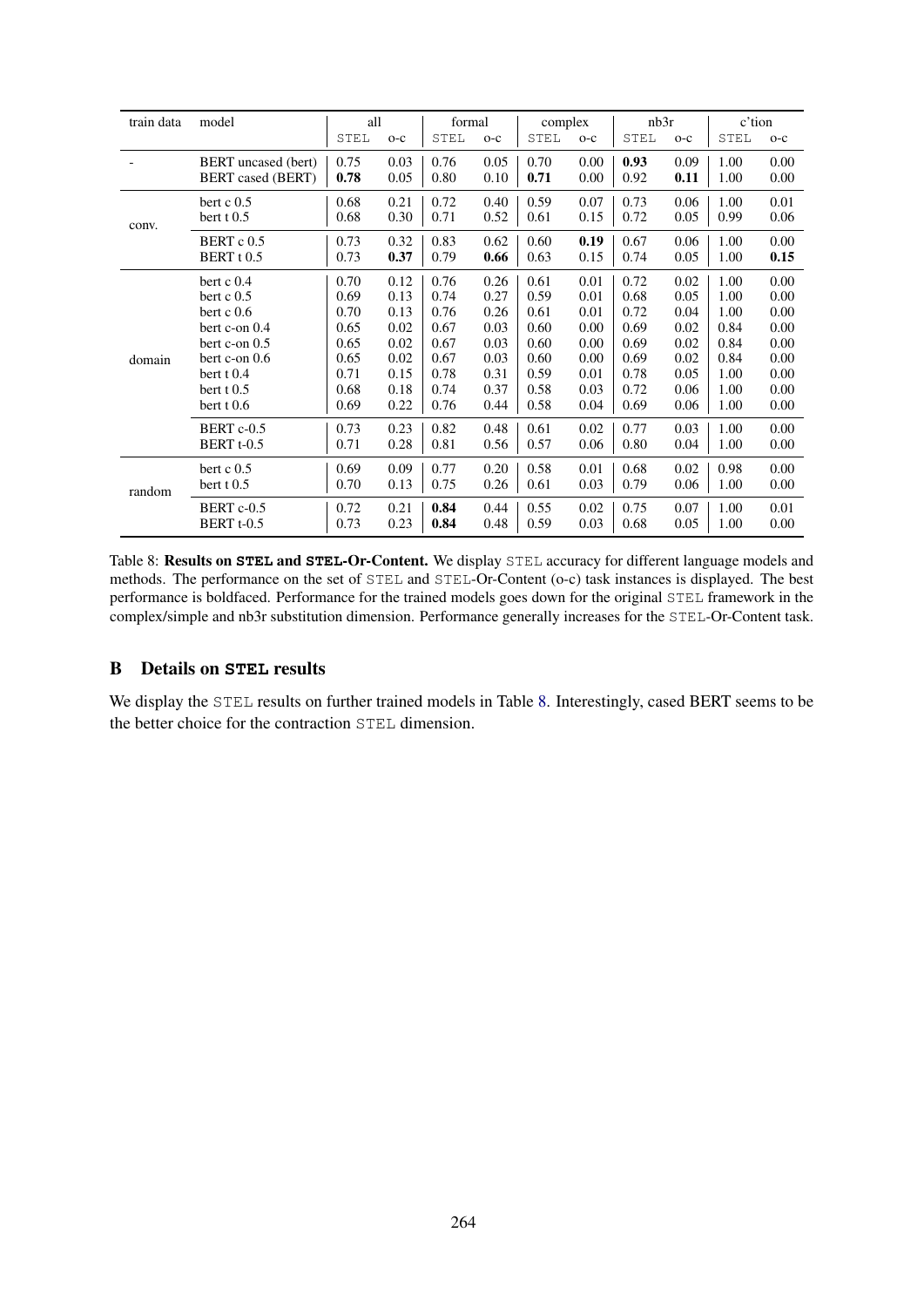<span id="page-16-3"></span>

|       |              |     | unlearned      | learned |                 |  |
|-------|--------------|-----|----------------|---------|-----------------|--|
|       | aggregate    |     |                |         |                 |  |
|       |              | f/i | c/s            | f/i     | c/s             |  |
|       | conversation | 21  |                | 62      | 22              |  |
| CC    | domain       | 13  | 34<br>34       | 62      | $\frac{24}{24}$ |  |
|       | no           | 21  | $\frac{1}{44}$ | 67      |                 |  |
|       | AV           | 8   | 9              | 61      | 11              |  |
| setup | CAV          | 6   | 14             | 55      | 14              |  |
|       | all          |     |                | 48      |                 |  |

Table 9: Error Analysis **STEL** Results. For the formal/informal (f/i) and complex/simple (c/s) STEL dimension, we display the number of instances that were unlearned and learned by all RoBERTa models in an aggregate. We use three different aggregates: (i) all models trained with a given CC level, (ii) all models trained with a certain task setup and (iii) all models.

<span id="page-16-4"></span>

|                                                                              | unlearned                                                                                                                           | learned                                                                                                                         |
|------------------------------------------------------------------------------|-------------------------------------------------------------------------------------------------------------------------------------|---------------------------------------------------------------------------------------------------------------------------------|
| no ambiguity                                                                 | $\frac{5}{55} \approx 9\%$                                                                                                          | $rac{12}{41} \approx 29\%$                                                                                                      |
| typo simple<br>typo complex<br>error grammar simple<br>error grammar complex | $\frac{\frac{21}{55}}{\frac{55}{55}} \approx 38\%$ $\frac{\frac{15}{55}}{\frac{15}{55}} \approx 27\%$<br>$\frac{5}{55} \approx 9\%$ | $\frac{\frac{13}{41}}{\frac{6}{41}} \approx 32\%$ $\frac{\frac{1}{9}}{\frac{3}{41}} \approx 22\%$<br>$\frac{3}{41} \approx 7\%$ |
| changed content                                                              | $\frac{5}{55} \approx 9\%$                                                                                                          | $\frac{3}{41} \approx 7\%$                                                                                                      |
| word as/more complex<br>naturalness                                          | $\frac{16}{55} \approx 29\%$ $\frac{7}{15} \approx 13\%$                                                                            | $\frac{11}{41} \approx 27\%$ $\frac{3}{41} \approx 7\%$                                                                         |

Table 10: Categories Error Analysis **STEL** Results. For the six fine-tuned RoBERTa models, we manually looked at the common learned as well as the unlearned simple/complex examples. We put the examples in the displayed ambiguity classes.

#### <span id="page-16-0"></span>B.1 Error Analysis RoBERTa **STEL** results

In Table [9,](#page-16-3) we display the number of learned and unlearned STEL instances across different aggregates for the RoBERTa models. We combine all such unique STEL instances across the aggregates and annotate if they contain ambiguities. In Table [10,](#page-16-4) we display the results. Overall, the learned STEL instances contain fewer ambiguities. However, they still show considerable amounts of ambiguities.

#### <span id="page-16-1"></span>C Details on cluster parameters

We use agglomerative clustering for the RoBERTa model trained on the CAV setup with a margin of 0.5 and conversations as CC with seed 106 (R CAV CONV 106). We experiment with different numbers of clusters and display the results in Table [11.](#page-16-5) The highest Silhouette scores are reached for cluster sizes of 5, 6, 7. We select a cluster size of 7 for evaluation.

<span id="page-16-5"></span>

| I<br>n                  | avg. silhouette |
|-------------------------|-----------------|
| $\overline{\mathbf{c}}$ | 0.23            |
|                         | 0.21            |
| $\frac{3}{4}$           | 0.23            |
| 5                       | 0.27            |
| 6                       | 0.27            |
| 7                       | 0.26            |
| 8                       | 0.23            |
| 9                       | 0.19            |
| 10                      | 0.20            |
| 11                      | 0.19            |
| 12                      | 0.18            |
| 13                      | 0.19            |
| 14                      | 0.17            |
| 15                      | 0.16            |
| 16                      | 0.16            |
| 17                      | 0.16            |
| 18                      | 0.17            |
| 19                      | 0.17            |
| 20                      | 0.17            |
| 21                      | 0.16            |
| 22                      | 0.16            |
| 23                      | 0.15            |
| 24                      | 0.15            |
| 25                      | 0.15            |
| 26                      | 0.15            |
| 30                      | 0.15            |
| 40                      | 0.15            |
| 50                      | 0.15<br>0.13    |
| 100                     |                 |
| 150<br>200              | 0.13<br>0.12    |
|                         |                 |

Table 11: Silhouette values. We experiment with different numbers of clusters for one fine-tuned RoBERTa model (R CAV CONV 106). It was on the CAV task with conversation CC. The highest Silhouette score is reached for cluster sizes of 5–7.

# <span id="page-16-2"></span>D Details on the cluster analysis

We give more examples of the seven clusters in Table [12.](#page-18-0) Refer to our Github repository for the complete clustering. We did not find obvious consistencies for clusters 1, 2 and 6. That does, however, not mean that more nuanced stylistic consistencies are not present. We recommend using a higher number of clusters, possibly different clustering algorithms and testing out statistics for known style features to pinpoint more consistencies.

Out of all utterance pairs that have the same author, 46.2% appear in the same cluster for the style embedding model. This is different from a random distribution among 7 clusters<sup>[12](#page-16-6)</sup> which corresponds to  $20.1\% \pm .00$ . As authors will have a certain variability to their style as well (e.g., [Zhu and Jurgens](#page-12-0) [\(2021\)](#page-12-0)), a perfect clustering according to writing

<span id="page-16-6"></span><sup>&</sup>lt;sup>12</sup>Calculated mean and standard deviation of 100 random assignments of utterances to the 7 clusters, with the same number of elements in each cluster.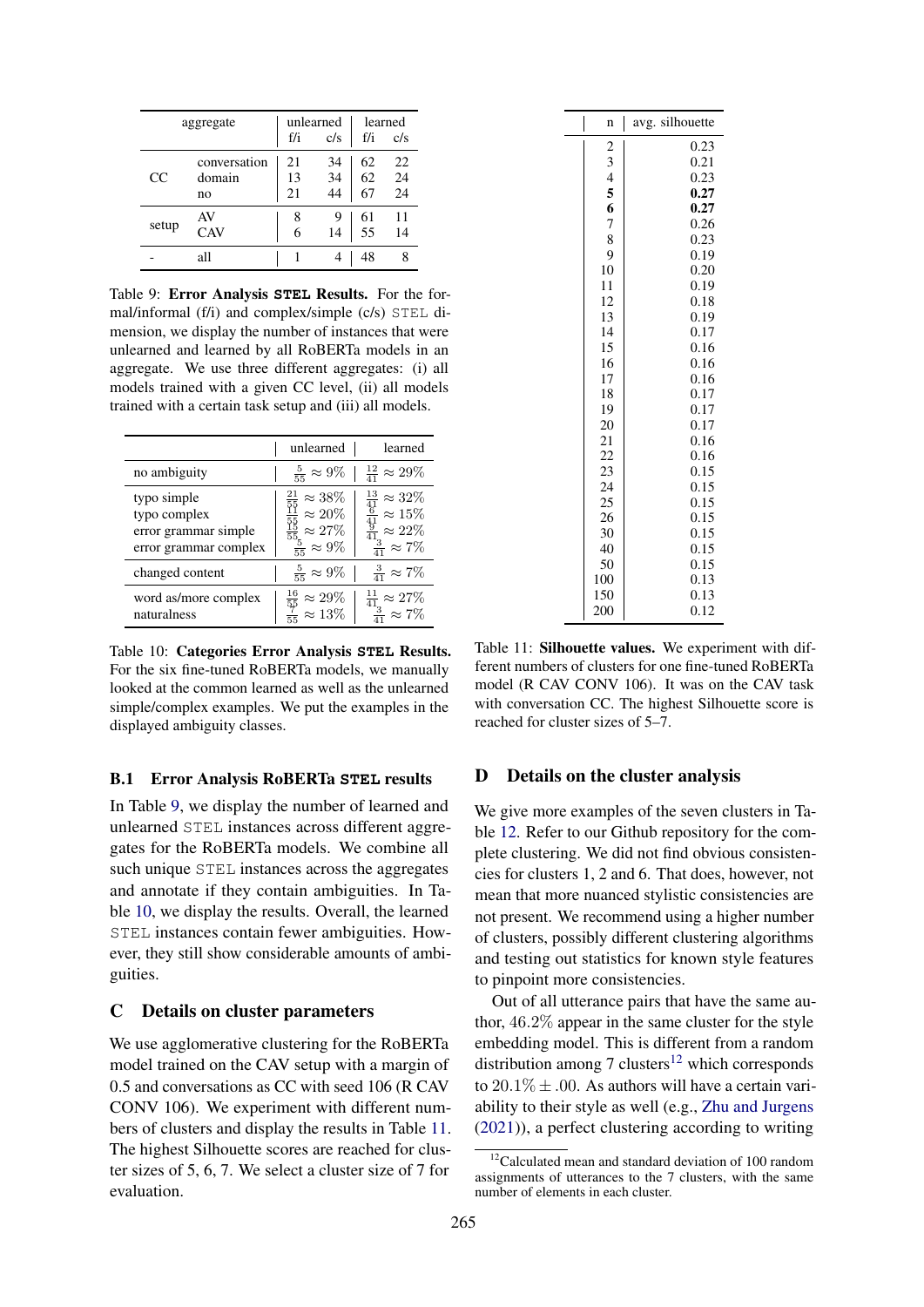style would not assign all same author pairs to the same cluster. For the RoBERTa base model the fraction of same author pairs in the same cluster is closer to the random distribution (75.4% vs. 76.1%) for the random distribution<sup>[13](#page-17-0)</sup>). The fraction of utterance pairs that appear in the same domain are close to the random distribution for both the style embedding model (23.6% vs. 20.1%) and the RoBERTa base model (77.6% vs. 76.0%). The percentage for the RoBERTa base models is a lot higher as the first cluster contains almost 90% of all utterances. Random assignment of utterances across the 7 clusters, that keeps the clustering size would already lead to 76.0% same author pairs appearing in the same cluster (almost all of them in the first). Results are similar for utterance pairs that appear in the same conversation.

<span id="page-17-0"></span><sup>&</sup>lt;sup>13</sup>The share is high for RoBERTa base because the first cluster already contains 86.7% of all utterances.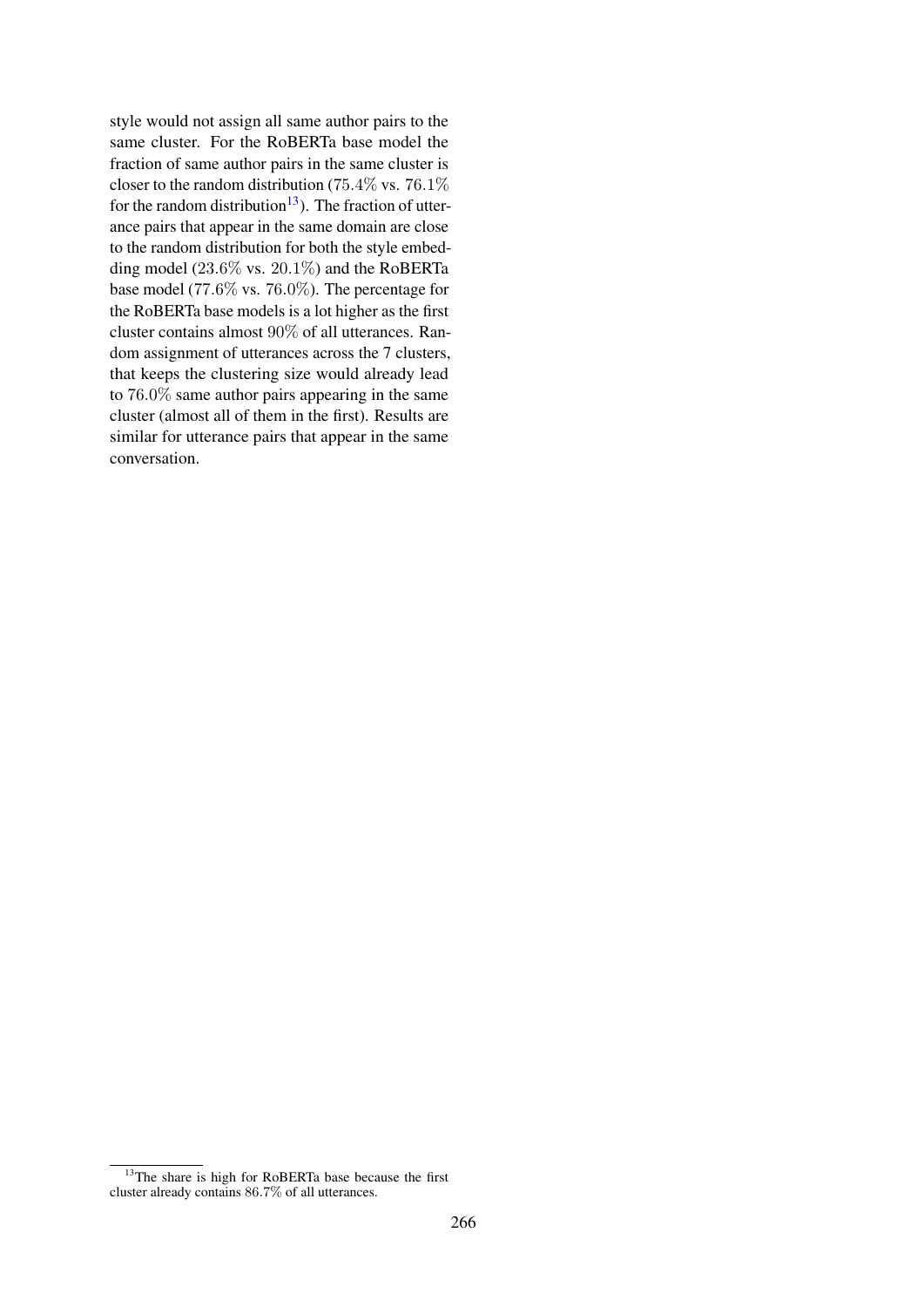<span id="page-18-0"></span>

| $\mathbf C$ | #                                       | Consistency                               | <b>Example 1</b>                                                                                                                                                                                                                                                                         | <b>Example 2</b>                                                                                                                           | <b>Example 3</b>                                                                                                                                                            |
|-------------|-----------------------------------------|-------------------------------------------|------------------------------------------------------------------------------------------------------------------------------------------------------------------------------------------------------------------------------------------------------------------------------------------|--------------------------------------------------------------------------------------------------------------------------------------------|-----------------------------------------------------------------------------------------------------------------------------------------------------------------------------|
| 1           | 4065                                    | citing<br>pre-<br>vious<br>com-<br>ments. | Yes. Proportionally, this kid's feet are<br>absolutely enormous.                                                                                                                                                                                                                         | > Please delete your account.                                                                                                              | [This should help.](YOUTUBE-LINK)                                                                                                                                           |
|             | standard<br>punctuation,<br><b>URLs</b> |                                           |                                                                                                                                                                                                                                                                                          | Says the no life who always shits<br>on anything Kanye or anti-Drake I can<br>promise you that capitalism is very<br>much alive in Norway. |                                                                                                                                                                             |
| 2           | 4016                                    | short<br>sen-<br>tences?                  | Nice catch! Well done, cookies are in<br>the back of this Grammar party. You<br>can have two.                                                                                                                                                                                            | You can mute them we've been told!                                                                                                         | Came here to post this only to find it's<br>already the top voted comment. This is<br>a good sub.                                                                           |
| 3           | 2165                                    | no last punc-<br>tuation mark             | I am living in china, they are experienc-<br>ing an enormous baby boom                                                                                                                                                                                                                   | Seems like sarcasm. But could also be<br>Poe                                                                                               | [] The earth probably has two or more<br>degrees of symmetry, but less than infi-<br>nite (like a sphere), but I'm honestly not<br>too concerned about the minutiae of it   |
| 4           | 1794                                    | punctuation /<br>casing                   | huh thats odd i'm in the 97% percentile<br>on iq tests, the sat, and the act                                                                                                                                                                                                             | Its not a problem if you a got a full<br>game. Whats the problem if a game<br>didnt get expansions?                                        | Fair point, I didnt know that. Just at<br>glance I kind of went 'woah that doesnt<br>seem right'                                                                            |
| 5           | 1555                                    | ' instead of '<br>apostrophe              | I assume it's the blind lady?                                                                                                                                                                                                                                                            | Oh I wasn't really dismissing them.<br>I'm saying Ford will try their own<br>thing compared to Fiat                                        | It's 4am in Brussels and I am still hyped                                                                                                                                   |
| 6           | 781                                     | similar to 1?                             | Well, as your neighbors, I'd say Fuck<br>you But we're not like that, see? We<br>want to be part of the alliance, not part<br>of the 'fuck you, we cant be compet-<br>itive with jobs or innovate any more,<br>so we're going to run massive tariffs<br>against all our friendly nations | Hah, thus the one calf larger than the<br>other issue. I have it too:)                                                                     | [So you are saying that current encryp-<br>tion falls apart as long as the quantum<br>computer is large enough](URL). (for<br>reference, the current highest qubit is<br>50 |
| 7           | 380<br>linebreaks                       |                                           | I admire what you're doing but []<br>I know I'm in the minority. []                                                                                                                                                                                                                      | 75% of the problems I run into are<br>solved by []<br>I work in live streaming.                                                            | All the suggestions others have given<br>are excellent. RS7 makes the most<br>sense to me.<br>But $[\dots]$<br>Meanwhile, []                                                |

Table 12: Clustering - fined-tuned RoBERTa model. We display examples for each cluster of the 7 clusters that resulted from the agglomerative clustering of 14,756 randomly sampled texts with the RoBERTa model fine-tuned on the CAV setup with the conversation CC. We mention noticeable consistencies (Consistency) within the cluster and give three examples each. Consistencies that are not as clear are marked with a '?'.

| C              | #     | Consistency          | <b>Example 1</b>                                                                                                                                                                                                                                                                                                | <b>Example 2</b>                                                                                                                                      | <b>Example 3</b>                                                                                                                                                                                                                                                                                                                                  |
|----------------|-------|----------------------|-----------------------------------------------------------------------------------------------------------------------------------------------------------------------------------------------------------------------------------------------------------------------------------------------------------------|-------------------------------------------------------------------------------------------------------------------------------------------------------|---------------------------------------------------------------------------------------------------------------------------------------------------------------------------------------------------------------------------------------------------------------------------------------------------------------------------------------------------|
|                | 12798 | wide vari-<br>ety    | Just googled it, looks like a great<br>device for the price! If I weren't<br>so impatient I would have bought<br>this online. Great battery life!                                                                                                                                                               | This is exactly why i believe<br>iphone 5 body was perfect ex-<br>ample of good balance with de-<br>sign(timeless) and utility                        | $[\dots]$<br>The earth probably has two or more degrees of sym-<br>metry, but less than infinite (like a sphere), but I'm<br>honestly not too concerned about the minutiae of it                                                                                                                                                                  |
| $\mathfrak{D}$ | 1110  | short<br>utterances  | here we go!!                                                                                                                                                                                                                                                                                                    | And her good posture.                                                                                                                                 | Not in California.                                                                                                                                                                                                                                                                                                                                |
| 3              | 310   | long utter-<br>ances | I've never had the pleasure of see-<br>ing Neil live but I got on a big<br>kick a few years ago after buying<br>one of his live albums (can't re-<br>member which one) where I lis-<br>tened to all his live albums and<br>then wanted to see as many of his<br>live performance I could find on<br>YouTube. [] | > but the movie has the<br>superior ending I think.<br>$\left[\ldots\right]$<br>$\left[\ldots\right]$                                                 | So  heavily influenced by the social economics<br>but still voluntary, got it. []<br>Then how about this. []<br>Everyone still keeps their child that way, you<br>even promote child birth. No sterilization, no<br>stigmatization of poor people, no poor people<br>stuck with child with heavy needs requiring care<br>that they can't pay for. |
|                | 232   | URL <sub>s</sub>     | https://youtu.be/<br>GmULc5VANsw                                                                                                                                                                                                                                                                                | [This](https://np.<br>reddit.com/r/<br>MakeupAddiction/<br>comments/25hkqi/how_<br>to_tell_if_your_<br>foundationprimer_is_<br>silicone/) might help! | I thought there was 51 stars because of Puerto Rico<br>https://en.m.wikipedia.org/wiki/<br>51st state                                                                                                                                                                                                                                             |

Table 13: Clusters for RoBERTa base. We display examples for 4 out of 7 clusters as a result of the agglomerative clustering of 14756 randomly sampled texts from the conversation test set. We mention noticeable consistencies (Consistency) within the cluster and give three examples each.